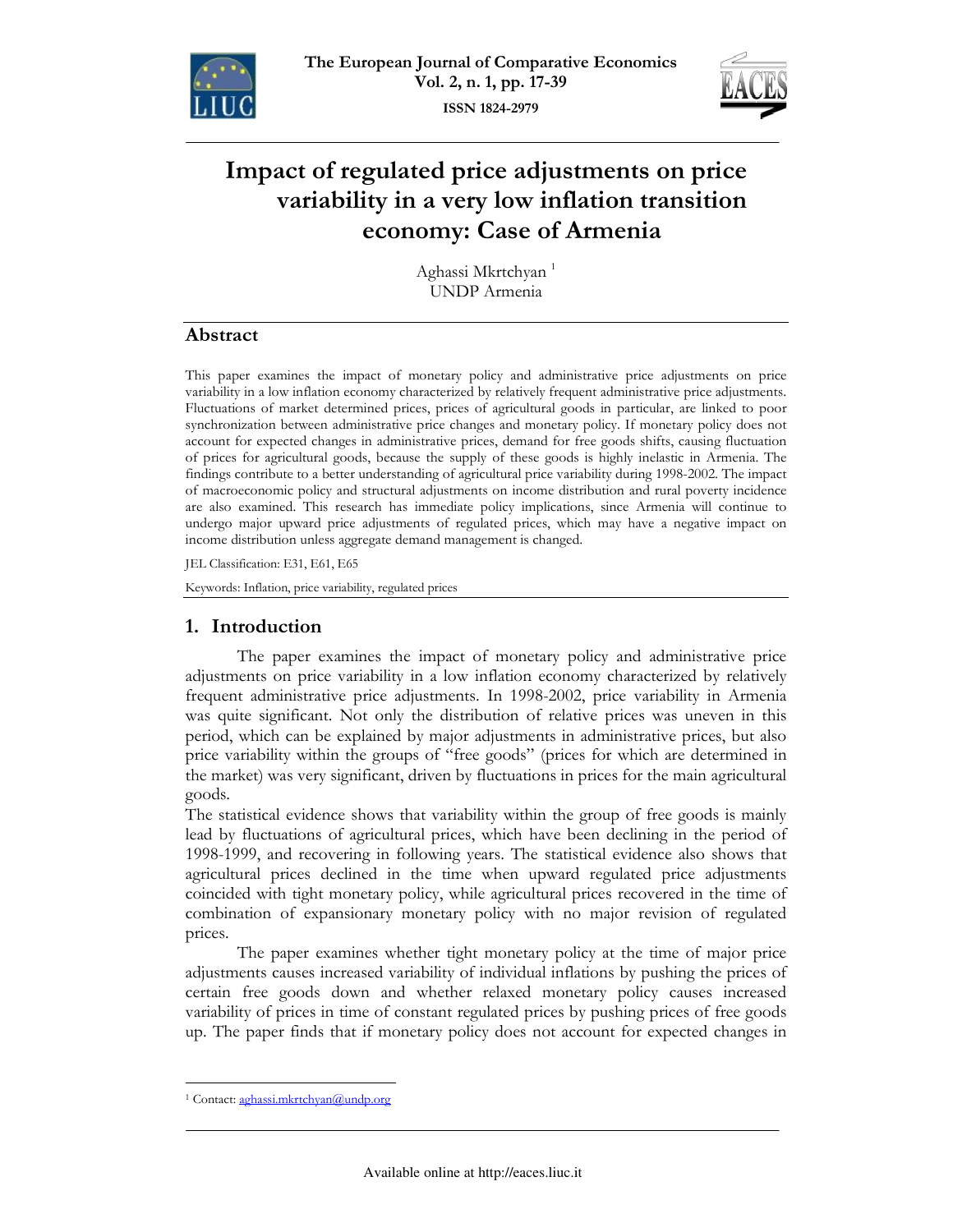administrative prices, demand in free goods market will shift causing fluctuations of prices for agricultural goods, as the supply of these goods is highly inelastic in Armenia.

The findings of the paper contribute to a better understanding of agricultural price variability during 1998-2002. The impact of macroeconomic policy and structural adjustments on income distribution and rural poverty incidence are also examined. This research has immediate policy implications since Armenia will undergo major upward price adjustments for goods and services with regulated prices, which may have a negative impact on income distribution if aggregate demand management is unchanged. In the second section I present the main dynamics of relative price changes in Armenia in 1998-2002, examining in particular the behaviour of agricultural prices. The third section analyses the price variability and possible factors behind it. Variances of individual inflations are considered and the contributions from administratively regulated versus market determined prices are studied. In the fourth section I describe a theoretical framework that has been used to analyse this problem and apply it to the specifics of the situation in Armenia. In the fifth empirical section I test whether price variability can be explained by the lack of policy synchronization between demand management and administrated price changes. I further examine the possible mechanisms behind this relationship. The final section summarizes my main conclusions, including those that relate to the impact of relative price changes on income distribution and policy implications for monetary policy and administrative price adjustments.

# 2. Relative Price Developments in Armenia 1998-2002: Statistical Evidence

### 2.1. Choice of the time period.

There are several reasons for examining the time period 1998-2002. There are three important factors for dividing recent economic history into the period of prior to 1998 period and 1998-2002. These are the change in the exchange rate regime, tax administration and the general stance of macroeconomic policy:

In mid-1996 the Central Bank announced its decision to change the exchange rate regime, switching from a de-facto fixed exchange rate regime to a generally free floating exchange rate regime. This new policy was introduced in practice starting the end of 1996, when the Central Bank had negative net foreign assets and generally ceased to intervene in the foreign exchange market. It was a period of large direct credits to the Government and a sharp depreciation of national currency. Depreciation continued in 1997 as well, causing adjustments in prices and inflation above 20%. By the end of 1997 the "exchange rate related" adjustments were mostly complete.

1997 was marked by the establishment of new tax policies and the first major steps of improvement in tax administration, which resulted in higher indirect tax revenues as a proportion of GDP. These developments changed substantially the pattern of price formation.

By the end of 1997 a new relationship between the Central Bank and Government was established, which prohibited direct credits from the Central Bank to finance the budget deficits. Moreover, a ceiling on Government liabilities against the Central Bank was set, which implies no deficit financing by the Central Bank on an annual basis even through the purchase of t-bills in the secondary market. As a result, starting in 1998 monetary policy was "tied" to foreign monetary flows. This became the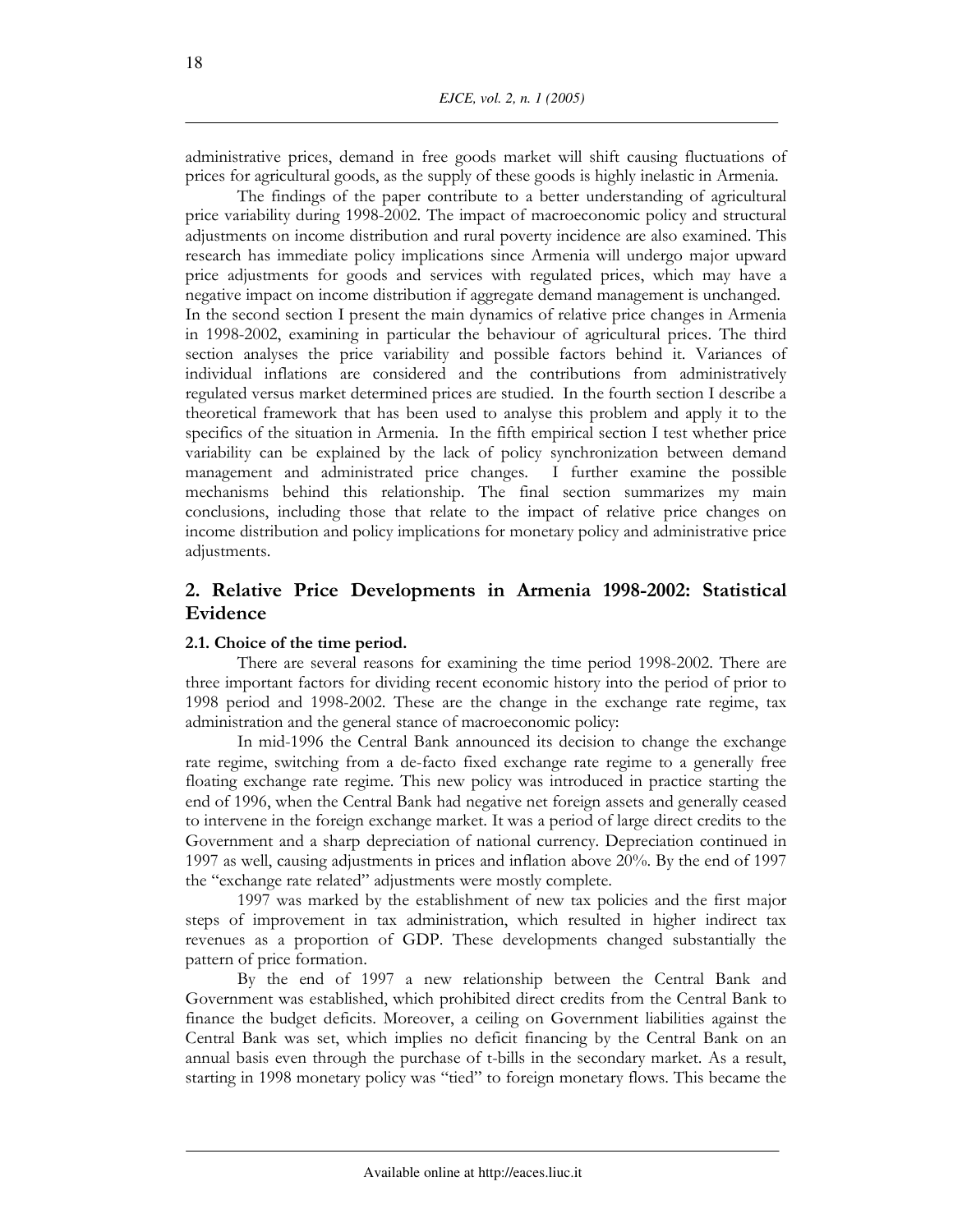main factor of generally contractionary monetary policy in 1998-1999, when as a result of the Russian crisis private remittances significantly decreased and major external financing of the budget deficit was delayed, as Government did not meet its commitments in key areas of structural reforms.

### 2.2 Data: groupings and weights of CPI components.

On the basis of the list of individual components of the CPI basket 19 groups were constructed. These differ slightly from the groupings usually presented by the National Statistics Service. In particular, imported fruits were excluded from "fruits and vegetables", and a new group of imported food was constructed, which includes only imported goods for which there are no domestic substitutes. Table 1 shows the groups and weights of each group in the total CPI basket in the period of 98-02.

During 1998-2002 the official CPI was reweighed annually on the basis of annual consumer behavior surveys conducted by the National Statistical Service (NSS).

|                       | 1998     | 1999    | 2000 | 2001  | 2002  | Average        |
|-----------------------|----------|---------|------|-------|-------|----------------|
|                       |          |         |      |       |       | weights, 98-02 |
| Bread, cereals        | 21,4     | 26,0    | 22,7 | 21,58 | 20,16 | 22,4           |
| Fruits and vegetables | 13,1     | $7,\!0$ | 6,4  | 7,33  | 8,92  | 8,5            |
| Meat products         | 5,8      | 8,3     | 9,4  | 9,36  | 10,76 | 8,7            |
| Eggs and dairy        | 5,1      | 6,0     | 8,0  | 7,84  | 9,16  | 7,2            |
| Food                  | 4,7      | 5,7     | 4,9  | 4,85  | 5,03  | $5,0$          |
| Only imported food    | 6,5      | 7,1     | 7,0  | 6,98  | 5,99  | 6,7            |
| Non-alcohol drinks    | 0,2      | 0,5     | 0,5  | 0,39  | 0,33  | 0,4            |
| Alcohol               | 1,3      | 1,7     | 1,3  | 1,32  | 1,21  | 1,4            |
| Tobacco               | 3,3      | 4,4     | 10,4 | 10,62 | 7,12  | 7,2            |
| Gasoline/diesel       | $_{0,2}$ | 2,0     | 2,1  | 2,69  | 1,36  | 1,7            |
| Pharmacy              | 3,5      | 1,8     | 2,7  | 2,60  | 2,76  | 2,7            |
| Services              | 3,5      | 3,1     | 4,1  | 4,21  | 2,89  | 3,6            |
| Utilities             | 6,4      | 8,0     | 4,7  | 4,72  | 6,33  | 6,0            |
| Transport             | 3,1      | 2,7     | 2,6  | 2,70  | 2,92  | 2,8            |
| Communication         | 0,7      | 1,4     | 0,7  | 0,75  | 1,30  | 1,0            |
| Clothing              | 10,0     | 7,5     | 5,6  | 5,36  | 6,82  | 7,1            |
| Fuel for home use     | 1,8      | 1,7     | 0,4  | 0,47  | 0,62  | 1,0            |
| Education, culture    | 2,4      | 1,6     | 1,0  | 1,07  | 1,33  | 1,5            |
| Other goods           | 6,8      | 3,7     | 5,2  | 5,19  | 5,00  | 5,2            |

Table 2.1 Annual weights and average for 1998-2002

Source: Armenia National Statistics Service (NSS), author's calculation

Three sets of indices were calculated: one with changing weights and two with constant weights, of which first is based on the average weights of 1998-2002 and the second is based on 2002 weights.

Table 2 below shows the annual inflation for each group of goods and for total CPI, calculated on the basis of the three different weights. Changes in the weights have quite a significant impact, since they affect not only on the aggregate CPI, but also on the indices of the constructed subgroups. The most extreme difference is in 2001 for "fruits and vegetables" for which official statistics with changing weights (the first column) shows 19.2% annual inflation, while inflation rates based upon average weights and 2002 weights are 37.9 and 31.4% respectively. However, there are two reasons why changing weights should not be used in empirical studies. First, changing weights are appropriate when we want to study price inflation from the consumers' point of view.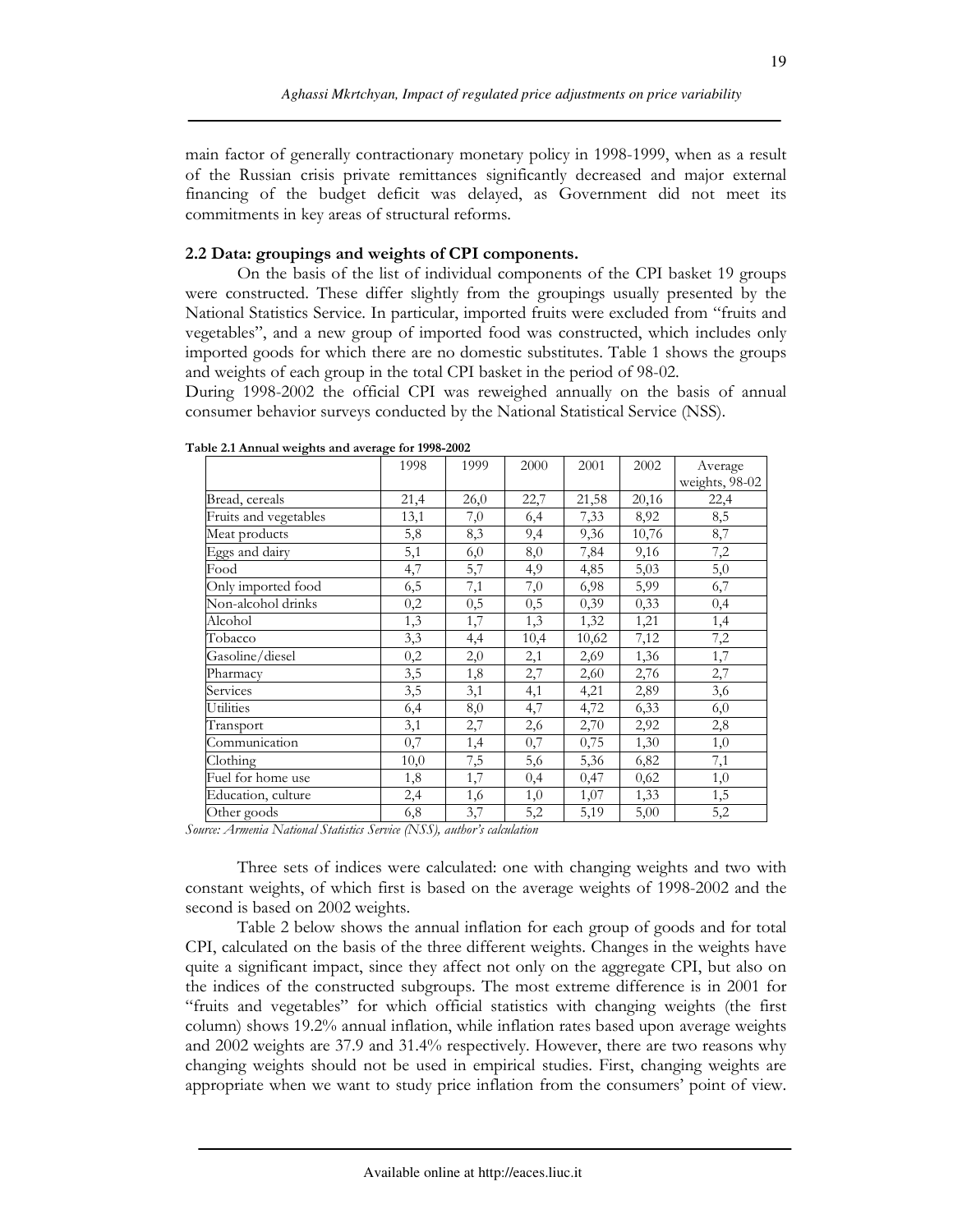However, while looking at the dynamics of individual prices, we don't want to contaminate the data with changes in other factors. Second, changes in weights reflect the continuing improvements in consumer basket survey methodology, rather than true changes in the structure of consumption. It is quite unlikely that drastic changes in consumption preferences might occur in the relatively short period of 1998-2002. For instance, while the share of gasoline in the CPI basket was 0.2% in 1998, it was 2.1% in 2000; even the 50% increase in the price of gasoline cannot explain the ten-fold increase in the weight of gasoline in the CPI.

|                    |                        | 1998                 |                  |                        | 1999                |                  |                        | 2000                |                  |                        | 2001                |                  |                        | 2002                |                  |
|--------------------|------------------------|----------------------|------------------|------------------------|---------------------|------------------|------------------------|---------------------|------------------|------------------------|---------------------|------------------|------------------------|---------------------|------------------|
|                    | changing<br>(official) | constant.<br>average | constant<br>2002 | changing<br>(official) | constant<br>average | constant<br>2002 | changing<br>(official) | constant<br>average | constant<br>2002 | changing<br>(official) | constant<br>average | constant<br>2002 | changing<br>(official) | constant<br>average | constant<br>2002 |
| Bread, carrels     | 6,4                    | 5,6                  | 4,5              | 3,3                    | 3,1                 | 3,3              | 4,4                    | 4,4                 | 4.6              | 1,3                    | 1,2                 | 1,3              | 1,6                    | 1.4                 | 1,6              |
| Fruits, vegetables | 17,1                   | 16,6                 | 16,2             | 15,1                   | 14,3                | 16,1             | 15,6                   | 17,3                | 22,9             | 19,2                   | 37,9                | 31,4             | 17,1                   | 18,6                | 17,1             |
| Meat products      | 5,5                    | 3,3                  | 3,0              | 6,9                    | 6,7                 | 6,8              | 0,4                    | 0,4                 | 1,8              | 12,2                   | 12,0                | 12,3             | 1.6                    | 1.9                 | 1,6              |
| Eggs and diary     | 8,1                    | 6,5                  | 6,3              | 4,3                    | 4,4                 | 4,3              | 2,2                    | 2,0                 | 1,5              | 1,5                    | 1,3                 | 1,5              | 3,4                    | 3,3                 | 3,4              |
| Food               | 4,6                    | 3.7                  | 3,1              | 7,9                    | 7,3                 | 6,4              | 2,8                    | 2,7                 | 1,8              | 0,3                    | 0,2                 | 0,3              | 1.7                    | 2.2                 | 1,7              |
| Imported food      | 7,4                    | 6,3                  | 7,0              | 6,7                    | 6,9                 | 7,8              | 0,1                    | 1,0                 | 1.7              | 1,4                    | 1,3                 | 1,7              | 3,6                    | 2,8                 | 3,6              |
| Nonalcohol drinks  | 1,4                    | 1,9                  | 1,7              | 0,5                    | 0,0                 | 0,1              | 2,1                    | 2,0                 | 2,2              | 1,8                    | 2,1                 | 1,5              | 3,2                    | 3,1                 | 3,2              |
| Alcohol            | 0,6                    | 0,7                  | 0,1              | 2,2                    | 1,9                 | 0,3              | 1,6                    | 1,4                 | 0,9              | 1.0                    | 1,5                 | 3,8              | 3,8                    | 4,2                 | 3,8              |
| Tobacco            | 9,7                    | 9,8                  | 10,2             | 59,6                   | 65,4                | 69,1             | 2,6                    | 1,6                 | 2,6              | 3,8                    | 3,1                 | 3,2              | 10,1                   | 6.9                 | 10,1             |
| Gasoline/diesel    | 6,1                    | 3,0                  | 3,1              | 27,4                   | 27.2                | 27,2             | 25,9                   | 25,9                | 25,9             | 13.0                   | 12,9                | 12,9             | 6.7                    | 6.7                 | 6,7              |
| Pharmacy           | 1,3                    | 0,4                  | 0,1              | 0,3                    | 1,7                 | 2,2              | 2,9                    | 1,9                 | 3,0              | 3,0                    | 2,0                 | 3,3              | 3,5                    | 2.7                 | 3,5              |
| Services           | 16,9                   | 10,3                 | 8,5              | 2,9                    | 2,0                 | 0.9              | 3,0                    | 2,2                 | 0.1              | 2,6                    | 1,7                 | 0,6              | 1,0                    | 0,6                 | 1,0              |
| <b>Utilities</b>   | 4,9                    | 4,7                  | 4,6              | 18,2                   | 17,7                | 17,6             | 0,1                    | 0,1                 | 0,1              | 0,1                    | 0,1                 | 0,1              | 0,1                    | 0.1                 | 0,1              |
| Transport          | 0,6                    | 1,4                  | 0,9              | 0,4                    | 0,8                 | 1,4              | 2,7                    | 3,3                 | 4,2              | 0.3                    | 0,2                 | 0,4              | 0,7                    | 0,5                 | 0,7              |
| Communication      | 14,2                   | 13,7                 | 12,0             | 53,2                   | 51,3                | 48,4             | 2,1                    | 2,2                 | 1,9              | 1,6                    | 2,0                 | 1,8              | 15,2                   | 15.7                | 15,2             |
| Clothing's         | 1,3                    | 1,6                  | 1,5              | 0,6                    | 1,1                 | 0,7              | 4,0                    | 4,1                 | 4,4              | 0,8                    | 0.9                 | 1,3              | 3,4                    | 3,5                 | 3,4              |
| Fuel for home use  | 1,0                    | 1,3                  | 2,4              | 11,1                   | 9,9                 | 5,9              | 12,8                   | 12,5                | 18,2             | 11,4                   | 8,4                 | 18,0             | 23,5                   | 21.1                | 23,5             |
| Education, culture | 0.6                    | 0,6                  | 1,2              | 15,0                   | 11,5                | 6,5              | 2,3                    | 2,7                 | 3,0              | 3,7                    | 3.5                 | 3,2              | 3,2                    | 3.9                 | 3,2              |
| Other goods        | 0,1                    | 0,3                  | 0,4              | 2,7                    | 3,7                 | 3,3              | 0,7                    | 1,0                 | 1,0              | 2,2                    | 1,9                 | 2,6              | 0,7                    | 0,9                 | 0,7              |
| <b>Total CPI</b>   | 1,4                    | 1,2                  | 1,8              | 2,0                    | 3,1                 | 2,9              | 0,4                    | 0,8                 | 1,2              | 2,9                    | 4,5                 | 3,9              | 2,0                    | 2,4                 | $\overline{c}$   |

Table 2.2 Three sets of individual inflation derived from different weights

Source: NSS, author's calculation

# 2.3 Cumulative changes in individual prices in 1998-2002.

To examine the dynamics of individual prices and cumulative changes in the period of 1998-2002 descriptive statistics and empirical analysis use indices based upon the average weights of 1998-2002.

As in other transition countries, Armenia has experienced drastic changes in relative prices. Most adjustments took place in the early and mid 90s when the liberalization of prices was still underway. Although, most of prices were liberalized before  $1998$  and inflation during  $1998-2002$  was very low  $(1.5\%$  average annual inflation), drastic changes occurred in relative prices during this period. In particular, there were significant increases in administratively regulated prices, through the introduction or rise of indirect taxes and through fluctuations in international commodities markets. Table 2.3 shows the quarterly indices of the 19 individual groups.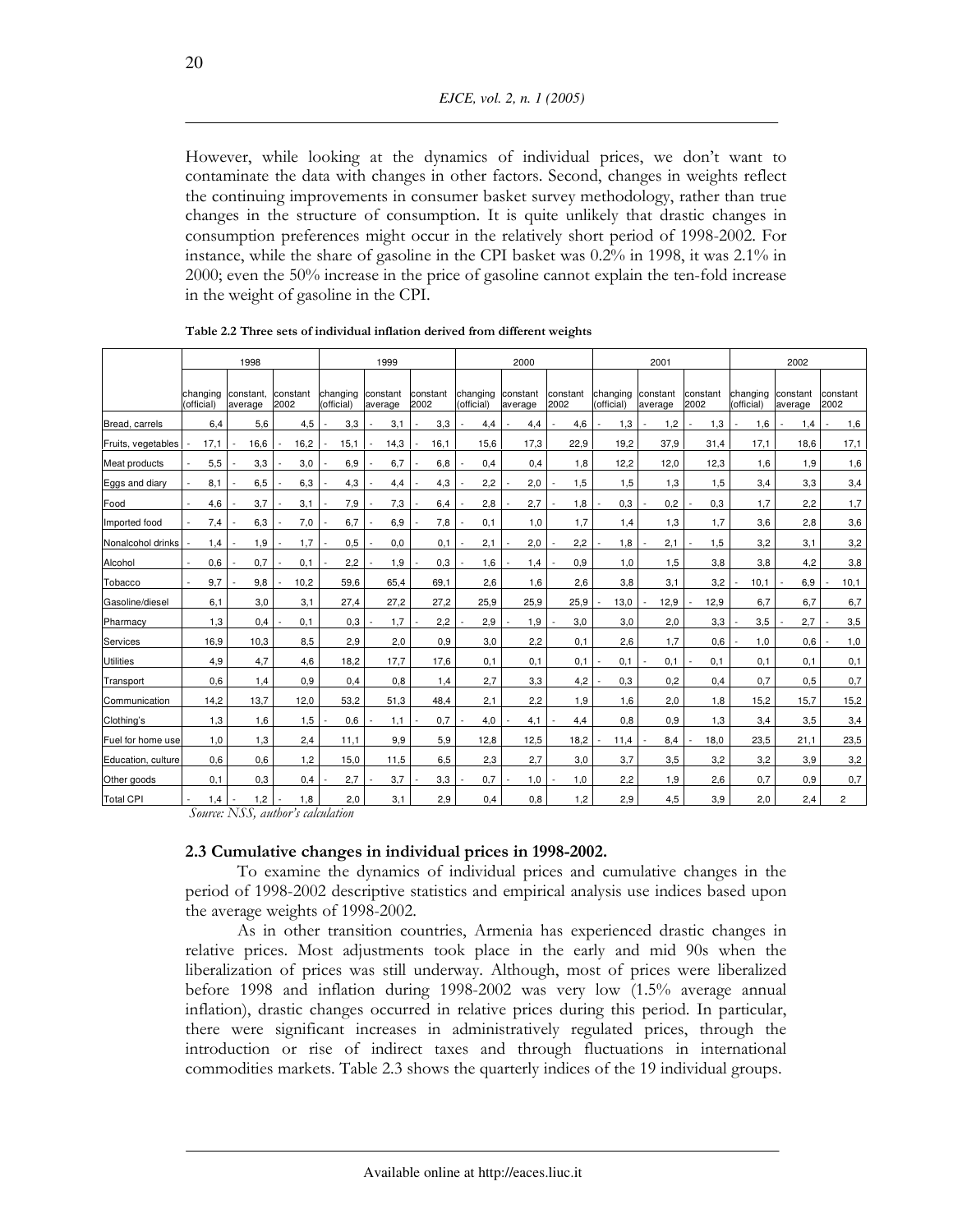# Aghassi Mkrtchyan, Impact of regulated price adjustments on price variability

|                    | O <sub>4</sub> 97 | O1 98 | O <sub>2</sub> 97 | O3 98 | O4 98 | 99<br>O1 | O <sub>2</sub> 99 | O <sub>3</sub> 99 | <b>3499</b> | O100  | O200  | O3 00 | O400  | O1 01 | O <sub>2</sub> 01 | O3 01 | 2401  | O <sub>1</sub> 0 <sub>2</sub> | O <sub>2</sub> 0 <sub>2</sub> | Q3 02 | <b>20 PC</b> |
|--------------------|-------------------|-------|-------------------|-------|-------|----------|-------------------|-------------------|-------------|-------|-------|-------|-------|-------|-------------------|-------|-------|-------------------------------|-------------------------------|-------|--------------|
| Bread, cereals     | 100.              | 112,2 | 107.2             | 106.3 | 105,6 | 104,4    | 102,              | 102 <sub>6</sub>  | 102.        | 101,4 | 100,6 | 97,5  | 97,8  | 97,9  | 97,7              | 96,8  | 96,6  | 96,3                          | 95,6                          | 94,7  | 95,3         |
|                    |                   |       |                   |       |       |          |                   |                   |             |       |       |       |       |       |                   |       |       |                               |                               |       |              |
| Fruits, vegetables | 100.              | 129.  | 101.6             | 60,2  | 83,4  | 105.8    | 121.              | 53,2              | 71,5        | 95,2  | 87,2  | 61.2  | 83.9  | 134.2 | 126,3             | 64,1  | 115.8 | 141. <sub>5</sub>             | 166.1                         | 83,0  | 137,3        |
| Meat products      | 100.              | 101.8 | 102,8             | 98,3  | 96,7  | 93.3     | 95,1              | 93,7              | 90.3        | 90,7  | 89,1  | 86,4  | 90,7  | 98,2  | 99,9              | 97,2  | 101.6 | 101.5                         | 107,9                         | 96,5  | 103,5        |
| Eggs, dairy        | 100.              | 100,4 | 93,4              | 91,9  | 93,5  | 92,8     | 87,2              | 84,3              | 89,5        | 85,4  | 81.0  | 79,3  | 87,7  | 88,5  | 82,1              | 84,0  | 88,8  | 91,3                          | 87.3                          | 81,2  | 91,7         |
| Food               | 100.              | 97,7  | 94,4              | 93,9  | 96,3  | 95,2     | 90,               | 89,3              | 89,3        | 87,5  | 86,0  | 85,3  | 86,8  | 86,5  | 86,7              | 85,4  | 86,6  | 86,4                          | 88,2                          | 86,6  | 88,6         |
| Imported food      | 100.              | 97,7  | 97,5              | 96,4  | 93,7  | 94,4     | 92,               | 90,3              | 87,2        | 82,7  | 85,2  | 87,9  | 88,1  | 88,4  | 90,9              | 90,9  | 89,3  | 89,8                          | 92.3                          | 91,2  | 91,7         |
| Nonalcohol drinks  | 100.0             | 98,4  | 97,1              | 96.6  | 98,1  | 98,1     | 98,6              | 97,4              | 98,1        | 97,6  | 97,2  | 96,6  | 96.1  | 95,7  | 95,6              | 94,0  | 94,1  | 95,4                          | 96,3                          | 96,3  | 97,0         |
| Alcohol            | 100.              | 101,3 | 99,1              | 99,5  | 99,3  | 99,1     | 97,9              | 97,8              | 97,4        | 97,0  | 96,2  | 96,1  | 96,1  | 96,5  | 96,6              | 96,2  | 97,5  | 99,2                          | 99,3                          | 99,9  | 101,7        |
| Tobacco            | 100.              | 91,3  | 84,8              | 90,2< | 90,2  | 91,1     | 90,               | 134,3             | 149,        | 155,6 | 154,7 | 151,6 | 151.7 | 151,4 | 155,6             | 156,9 | 156,3 | 145,9                         | 145,5                         | 145,3 | 145,6        |
| Gasoline/diesel    | 100.              | 98.9  | 101.4             | 100.4 | 103,0 | 102.3    | 102,              | 130.3             | 131.0       | 148.7 | 164,6 | 163,9 | 164.9 | 150.2 | 161,7             | 152,4 | 143.7 | 137.7                         | 150.                          | 149.8 | 153,4        |
| Pharmacy           | 100.              | 101.2 | 100.9             | 101.0 | 100,4 | 101,5    | 102.              | 101.2             | 98,         | 99,1  | 99,6  | 97,3  | 96.8  | 103,4 | 102,1             | 100,0 | 98,8  | 98,0                          | 96,9                          | 96,5  | 96,1         |
| Services           | 100.              | 108,2 | 108,6             | 108,9 | 110,3 | 112,4    | 113.3             | 113,1             | 112,0       | 113,1 | 113,4 | 114,2 | 115,0 | 116,1 | 116,4             | 116,5 | 117,0 | 117,                          | 117.                          | 116,9 | 117,7        |
| Utilities          | 100.              | 102,6 | 101.5             | 102,1 | 104,7 | 123,3    | 123.3             | 123,3             | 123,3       | 123,3 | 123,3 | 123,3 | 123,3 | 123,2 | 123,2             | 123,2 | 123.2 | 123,3                         | 123.3                         | 123,3 | 123,3        |
| Transport          | 100.              | 101.3 | 103.8             | 103.1 | 101,4 | 101.7    | 103.              | 102.9             | 102.1       | 101.8 | 104,4 | 105.5 | 105.6 | 104.7 | 106,5             | 105.5 | 105.7 | 105.8                         | 107.0                         | 105.9 | 106,3        |
| Communication      | 100.              | 100.0 | 100.0             | 100.0 | 113,7 | 174.8    | 175,6             | 173.6             | 172,        | 171.6 | 173,  | 173.9 | 175,8 | 176,4 | 177,6             | 177.5 | 179,3 | 187,3                         | 204.3                         | 201,2 | 207,4        |
| Clothing           | 100.              | 100.  | 100.9             | 100.9 | 101,6 | 102.2    | 102,              | 100.9             | 100.5       | 98,4  | 97,1  | 96,2  | 96.3  | 95,9  | 96,3              | 95,6  | 97.2  | 97.3                          | 99,5                          | 97,9  | 100,6        |
| Fuel for home use  | 100.              | 101,9 | 97,4              | 100.9 | 101,3 | 99,9     | 98,5              | 96.7              | 111.4       | 112,1 | 104,9 | 106,7 | 125,3 | 112,2 | 105,5             | 106,2 | 114,8 | 112,                          | 102.2                         | 110,4 | 138,9        |
| Education, culture | 100.              | 100.6 | 101.0             | 102.3 | 100,6 | 106,5    | 107.3             | 114.0             | 112.2       | 111.7 | 112.7 | 114,2 | 115.2 | 115,2 | 115.1             | 118,5 | 119.2 | 120.2                         | 123.0                         | 123,2 | 123,9        |
| Other goods        | 100.              | 100.3 | 100.7             | 100.7 | 100,3 | 100(     | 99,5              | 99,1              | 96,6        | 95,9  | 95,2  | 95,4  | 95,6  | 95,3  | 95,6              | 96,1  | 97,5  | 97,6                          | 98,1                          | 97,7  | 98,4         |

### Table 2.3. Individual indices

Source: NSS, author's calculation

| Table 2.4: End-2002 Individual Inflation Indices by Component Group, End-1997=100 |  |  |
|-----------------------------------------------------------------------------------|--|--|
|                                                                                   |  |  |

|                                    | Sector/Group                          |                              | Market Characteristics                |  |  |
|------------------------------------|---------------------------------------|------------------------------|---------------------------------------|--|--|
|                                    | Communication                         | 207,4                        | Administrative price setting          |  |  |
|                                    | Gasoline/diesel                       | 153,4                        | Indirect taxes,                       |  |  |
|                                    | Tobacco                               | 145,6                        | Indirect taxes,                       |  |  |
|                                    | Fuel for home use                     | 138,9                        | Indirect tax,                         |  |  |
| Fruits<br>and                      |                                       |                              |                                       |  |  |
|                                    | vegetables                            | 137,3                        | Free, inelastic short term supply     |  |  |
|                                    | Education, culture                    | 123,9                        | Generally Free                        |  |  |
| Higher than CPI Utilities<br>123,3 |                                       | Administrative price setting |                                       |  |  |
| inflation                          | Services                              | 117,7                        | Free                                  |  |  |
|                                    | Transport                             | 106,3                        | Administrative price setting          |  |  |
|                                    | Meat products                         | 103,5<br>Free                |                                       |  |  |
|                                    |                                       |                              | Free, no changes in indirect taxes in |  |  |
|                                    | Alcohol                               | 101,7                        | reporting period                      |  |  |
|                                    | Clothing                              | 100,6                        | Free                                  |  |  |
|                                    | Other goods                           | 98,4                         | Free                                  |  |  |
|                                    | Non-alcohol drinks 97,0               |                              | Free                                  |  |  |
|                                    | Pharmacv                              | 96,1                         | Free, introduction of VAT in 2001     |  |  |
|                                    | Bread, cereals                        | 95,3                         | Free, introduction of VAT in 1998     |  |  |
|                                    | Eggs and dairy                        | 91,7                         | Free                                  |  |  |
|                                    | Lower than CPIOnly imported food 91,7 |                              | Free, exchange rate                   |  |  |
| inflation                          | Food                                  | 88,6                         | Free, exchange rate                   |  |  |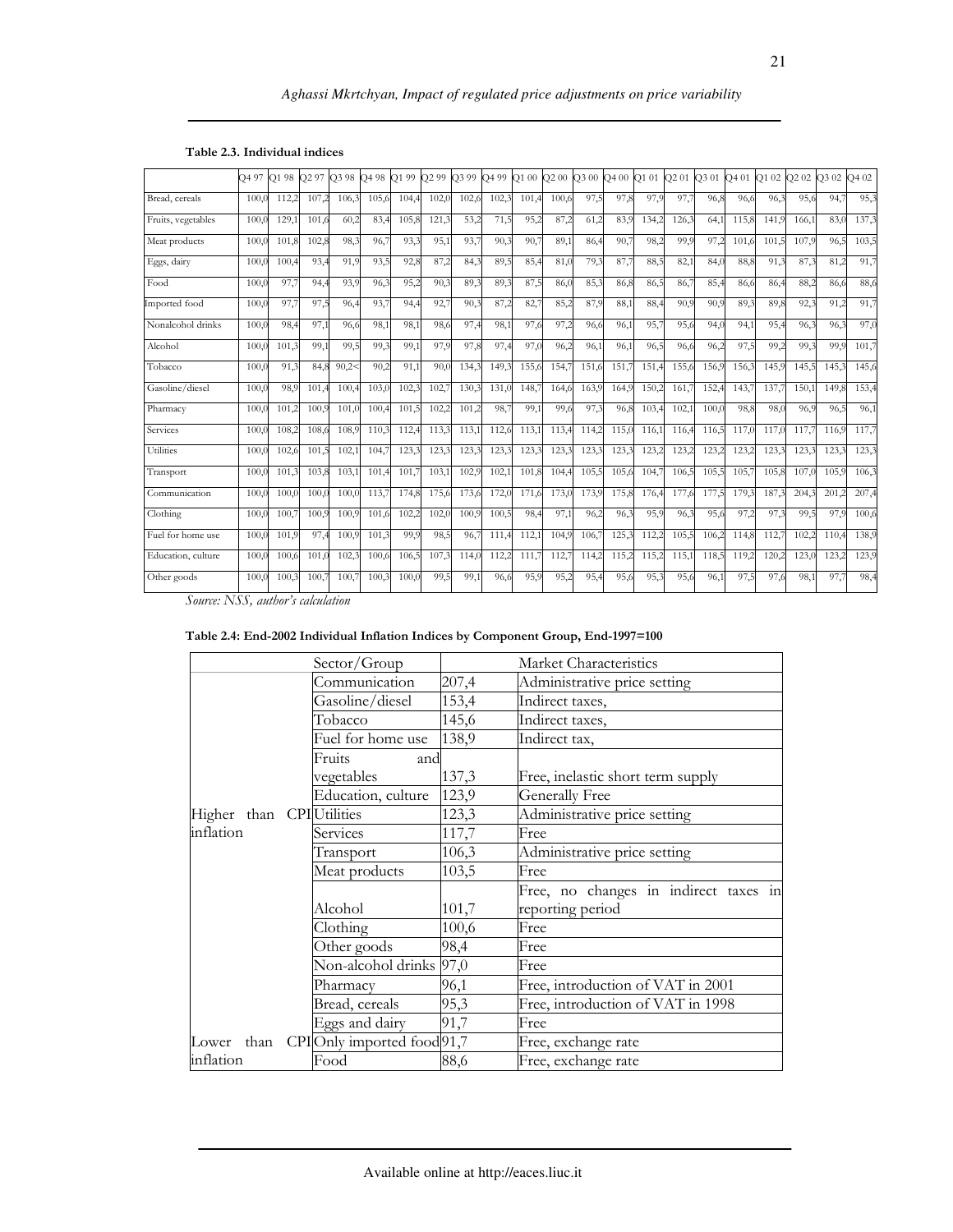As indicated in Table 2.4, by the end of 2002 eight groups of goods experienced a cumulative inflation that was higher than aggregate CPI inflation, while the remaining eleven groups had a lower inflation than the aggregate CPI inflation.

It is important to note that most of the groups for which the prices grow faster than CPI inflation over the period 1998-2002, are goods with controlled prices. There are two exceptions: fruits and vegetables, and services. On the other hand, the goods whose prices grow more slowly than CPI are mostly free goods, with only exception being "transport". This group consists mainly of public transport, where the government has kept stable prices during 1998-2002.

However, there has been greater variability that is hidden behind the cumulative indices as of the end of 2002. Figures 1-5 in the Annex show cumulative indices of individual goods with base period of December 1997. Two main tendencies can be identified: administratively regulated prices have increased steadily, while most of the market determined prices have been steadily falling over 1997-2002 (in absolute and relative terms). The only exception is the "fruits and vegetables" group. As of 1998, 1999 and 2000 these prices have the lowest cumulative indices among the groups (Figures A1, A2 and A3 in the Annex), reflecting deep decline of these prices in 1998-1999, while in 2001-2002 fruits and vegetable groups jumped to the upper part of the list (Figures A4 and A5 in the Annex).

Thus during the period under discussion there were two distinct developments in agricultural prices (see Figure 2.1): they declined during 1998-99 by 30% and rose in 2000-02 to the level of 137 (end of  $97=100$ ).



Figure 2.1 Price index of fruits and vegetables groups, seasonally adjusted (1997=100)

Identification of administratively regulated price changes. For empirical analysis we identify changes in administratively regulated prices (hereinafter ARP) for the period of 1998-2002. The following types of price changes can be identified as regulated price changes: direct revision of administratively controlled prices (such as utilities), introduction of VAT on goods that were previously free of indirect taxes, and the increase/decrease of existing indirect taxes, in particular changes in statutory and effective rates of excise tax. All these changes are policy variables and they can be aggregated as a combined impact of state regulation on the general price level. It is important to note that some cases of declining prices for excisable goods are also included in ARP as a negative contribution to CPI inflation. The rationale for this is that it is estimated that due to smuggling and inefficient tax administration, the effective rate of excise taxes for particular goods declined, causing downward price adjustment for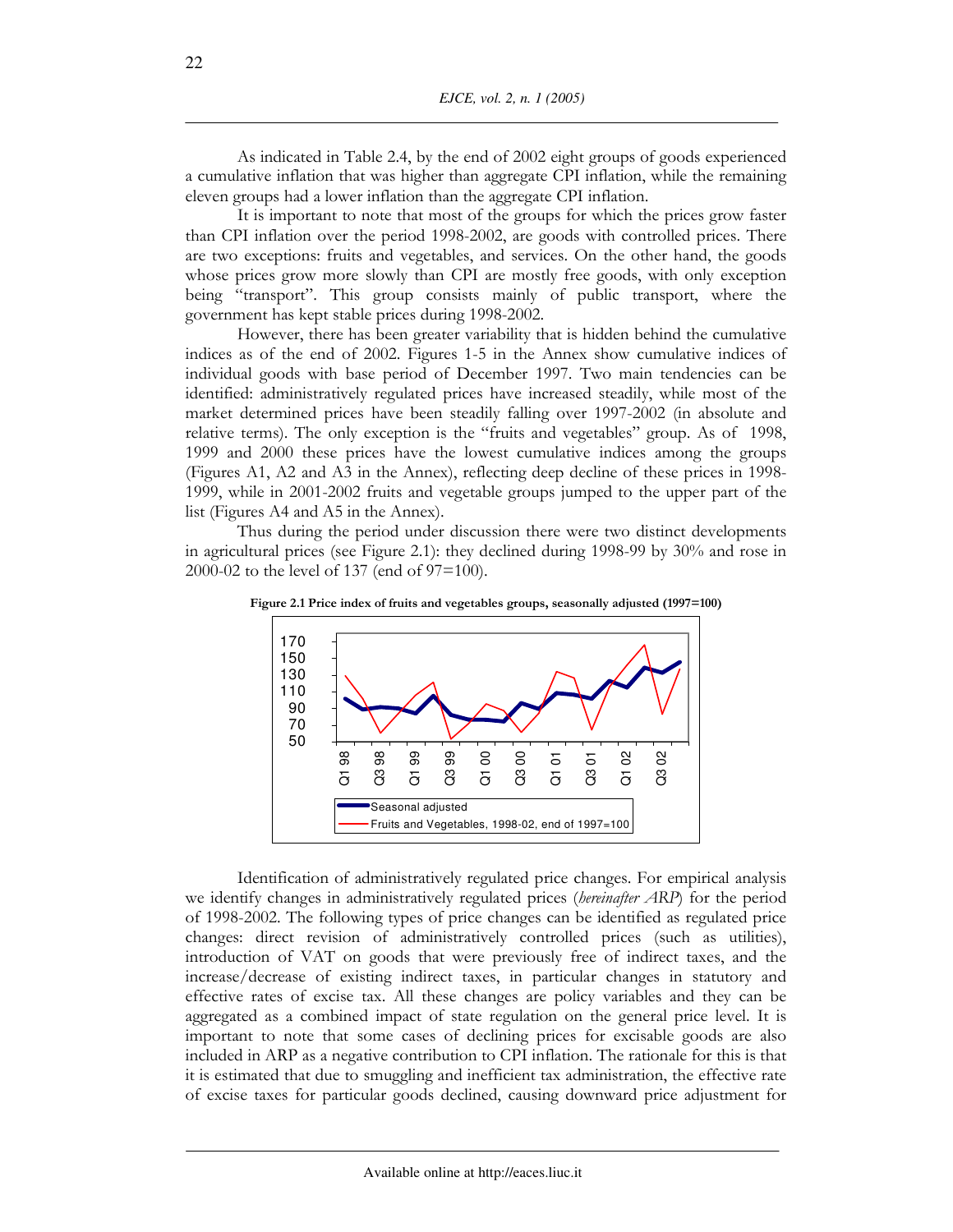some of excisable goods<sup>2</sup>. I consider such shifts as policy variables, and consequently as a changes in ARP for our purposes.

The most significant ARP changes in the period of 1998-02 were: the introduction of VAT on bread in January 1998, an almost 30% increase of electricity tariffs in January 1999, the introduction of relatively heavy excise taxes on tobacco and gasoline/diesel in August 1999, a rise in the excise tax on gasoline/diesel in 2000, an increase of retail taxes on gasoline in 2002 and frequent increases of telephone tariffs in 99-02. A number of incidents of declining prices for gasoline and tobacco in 2000-2002 are also included in this list.

### 3. Price Variability: Initial Findings

The following table summarizes different measures of the variance of individual prices. I calculated the variance of CPI inflation over its components, and also for goods that are in the free sector, which were never subject to any type of price regulation. The first variance (CPIVAR and FGVAR) measures the variability within the groups without taking into account the weights of each group. The table shows both seasonally adjusted and unadjusted variances (CPISAVAR and FGSAVAR). Since only the subgroup of "fruits and vegetables" is characterized by seasonality, it was seasonally adjusted, while for other subgroups original unadjusted figures were taken. I have also calculated the Theil variance for seasonally adjusted data, which is used in researchers on relative prices<sup>3</sup>.

|         | Variance of CPI |            |              |        | Variances of free goods |                 |
|---------|-----------------|------------|--------------|--------|-------------------------|-----------------|
|         | CPI VAR         | CPI SA VAR | SA Theil VAR | FG VAR | FG SA VAR               | FG SA Theil VAR |
| 1998 Q1 | 58,98           | 17,32      | 35,52        | 74,74  | 8,16                    | 4,8             |
| 1998 Q2 | 28,59           | 14,77      | 16,9         | 39,15  | 17,2                    | 18,05           |
| 1998 Q3 | 92,4            | 5,07       | 6,24         | 135,92 | 3,4                     | 4,56            |
| 1998 O4 | 86,51           | 12,4       | 4,34         | 126,70 | 2,9                     | 2,27            |
| 1999 Q1 | 191,47          | 170,62     | 53,61        | 63,47  | 9,18                    | 4,29            |
| 1999 Q2 | 16,61           | 38,89      | 58,02        | 26,46  | 62,28                   | 57,58           |
| 1999 Q3 | 353,37          | 199,01     | 226,84       | 263,35 | 43,26                   | 191,31          |
| 1999 Q4 | 82,2            | 26,18      | 20,08        | 109,37 | 9,35                    | 12,92           |
| 2000 Q1 | 71,63           | 14,35      | 8,08         | 102,55 | 3,55                    | 18,63           |
| 2000 Q2 | 15,5            | 12,27      | 6,06         | 8,85   | 4,29                    | 12,67           |
| 2000 Q3 | 48,21           | 50,18      | 77,35        | 73,96  | 80,12                   | 76,37           |
| 2000 Q4 | 84,56           | 24,77      | 16,79        | 114,12 | 16,5                    | 13,95           |
| 2001 Q1 | 206,77          | 42,12      | 43,08        | 292,67 | 42,51                   | 46,16           |
| 2001 Q2 | 11,5            | 9,84       | 7,15         | 8,61   | 6,3                     | 9,87            |
| 2001 Q3 | 128,44          | 4,2        | 3,12         | 202,20 | 4,07                    | 4,03            |
| 2001 Q4 | 342,66          | 29,11      | 35,92        | 531,50 | 36,93                   | 38,13           |
| 2002 Q1 | 32,59           | 37,63      | 25,87        | 41,82  | 18,76                   | 39,99           |
| 2002 Q2 | 30,61           | 37,42      | 39,55        | 28,02  | 38,89                   | 39,33           |
| 2002 Q3 | 138,46          | 12,74      | 10,83        | 200,74 | 10,76                   | 9,22            |
| 2002 Q4 | 241,57          | 41,19      | 21,6         | 344,07 | 18,89                   | 15,2            |

#### Table 3. Descriptive Statistics

Source: Author's calculation

<sup>&</sup>lt;sup>2</sup> In some quarters of 2000-2001 decline of prices for cigarettes are coupled with significant contraction of excise revenues from tobacco products, thus leading to a conclusion about declining effective rates.

<sup>&</sup>lt;sup>3</sup> Wozniak, P., (1998) Relative Price Adjustments in Poland, Hungary and the Czech Republic. Comparison of the Size and Impact on Inflation, Center for Social and Economic Research, Working Paper No.12, 1998 (Warsaw, August 1998)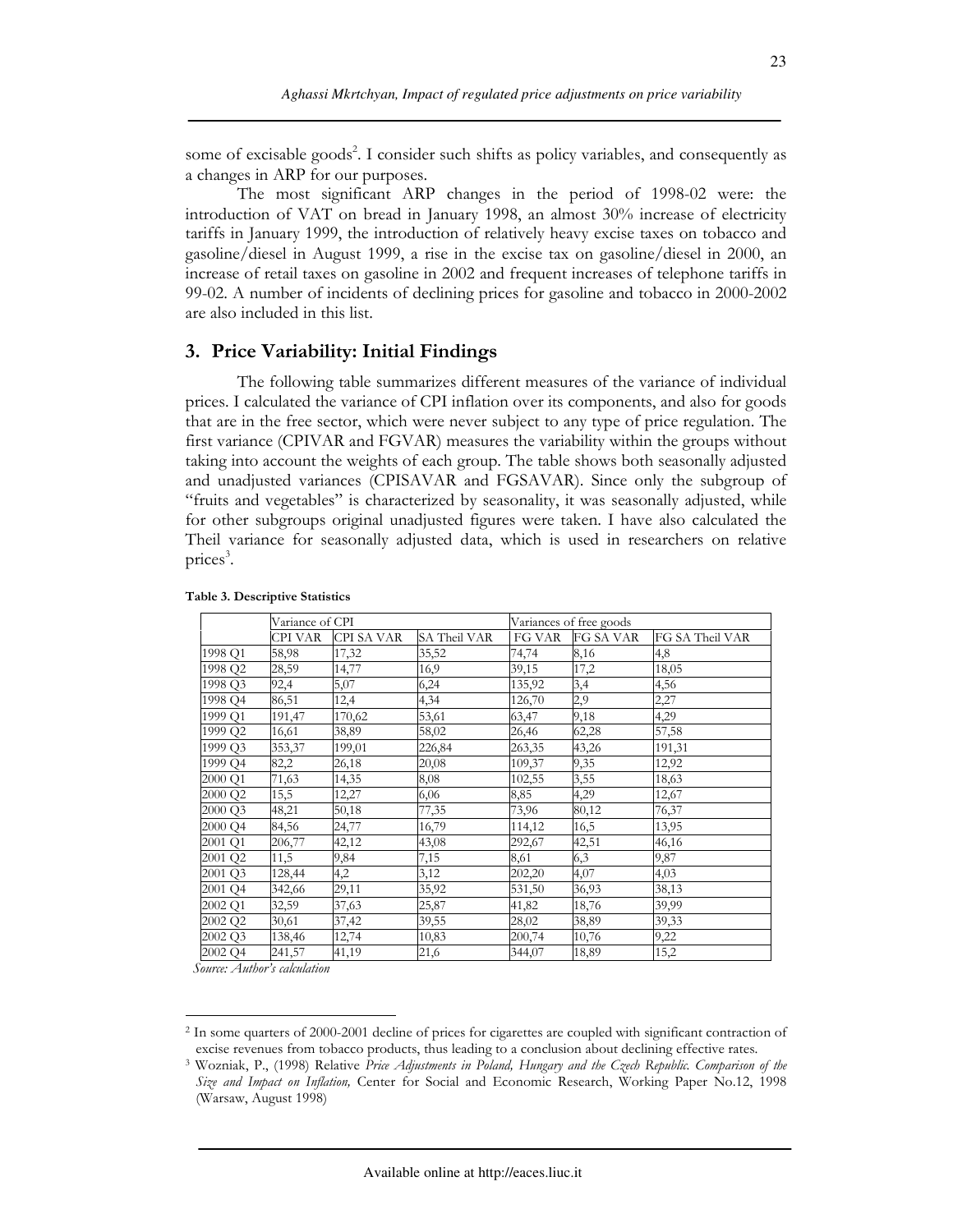Figure 3.1 shows that seasonally unadjusted variance of all 19 components of CPI is strongly correlated with seasonally unadjusted variance within the group of free goods. This is explained by high fluctuations of fruits and vegetables prices.



Figure 3.1. Variances of CPI and free good prices

However, using seasonally adjusted data (CPISAVAR and FGSAVAR), we will see that there are other factors explaining the variability within the 19 groups of CPI basket, especially in 1999 (Figure 3.2).





In Figure 3.3 the ARP and seasonally adjusted CPI price variability is presented, which shows that at the time of major price adjustments, ARP defines the scale of variability.

Data analyses show that despite of their weight of only 8.5% in CPI basket (average weight for 1998-2002) agricultural goods had the greatest impact on price variability out of the set of free goods (Figure 3.4).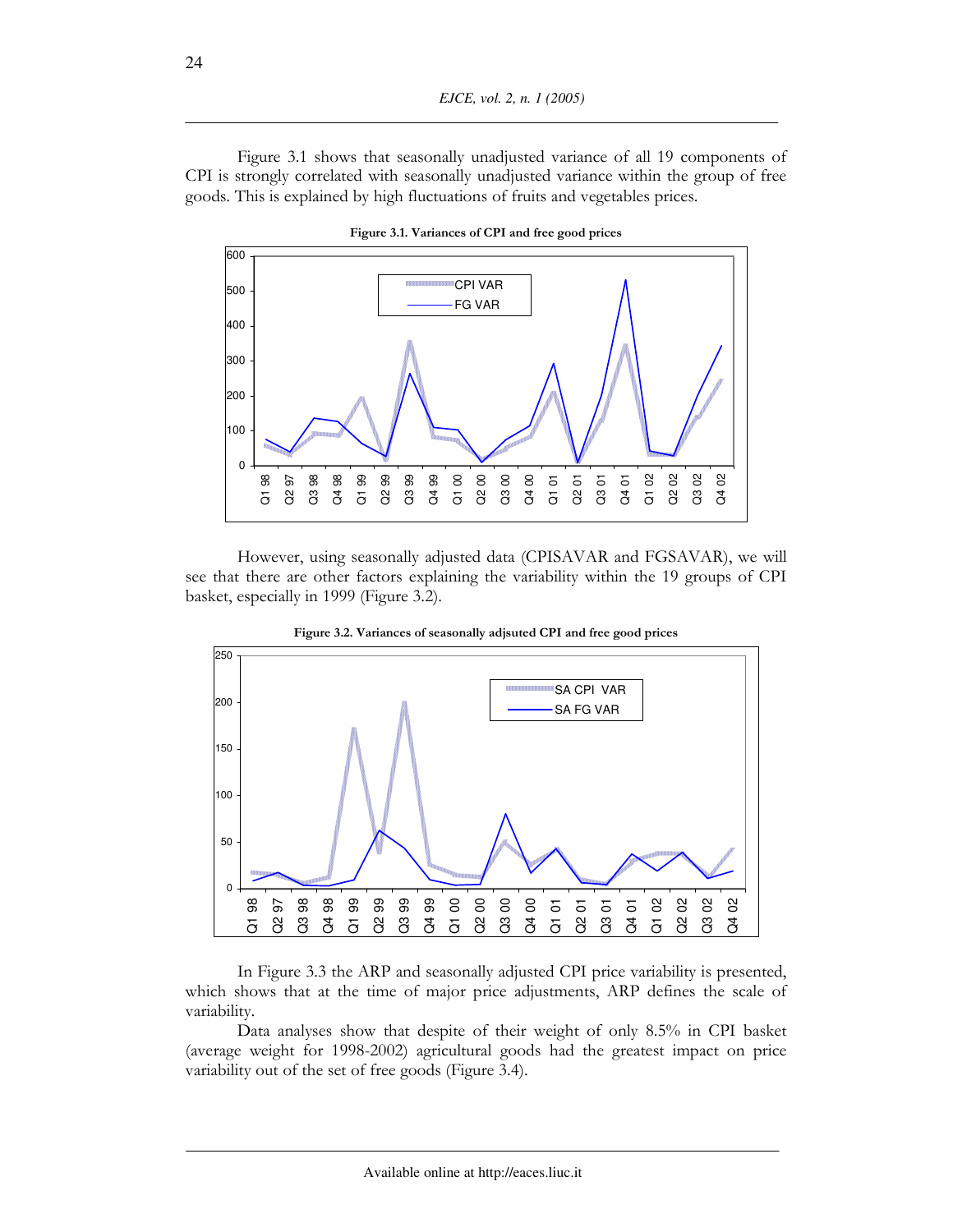

Figure 3.3. Variance of CPI and ARP inflation

Figure 3.4. SA fruits and vegetables inflation and price variability (Theil) within free goods



Thus, at this point we can conclude that the main factors affecting price variability are administratively regulated prices and fruits and vegetables. According to Figure 3.5, CPI inflation in 1998 and 1999 was lower than the ARP contribution to CPI inflation, which means that the prices of free goods actually dropped. In 2000 their inflation rate were almost equal, i.e., there were no significant changes in the level of the CPI or of free prices. As for the following years  $(2001-02)$  when there was no significant contribution to CPI from ARP, CPI inflation was relatively high, reflecting an increase in the prices of free goods.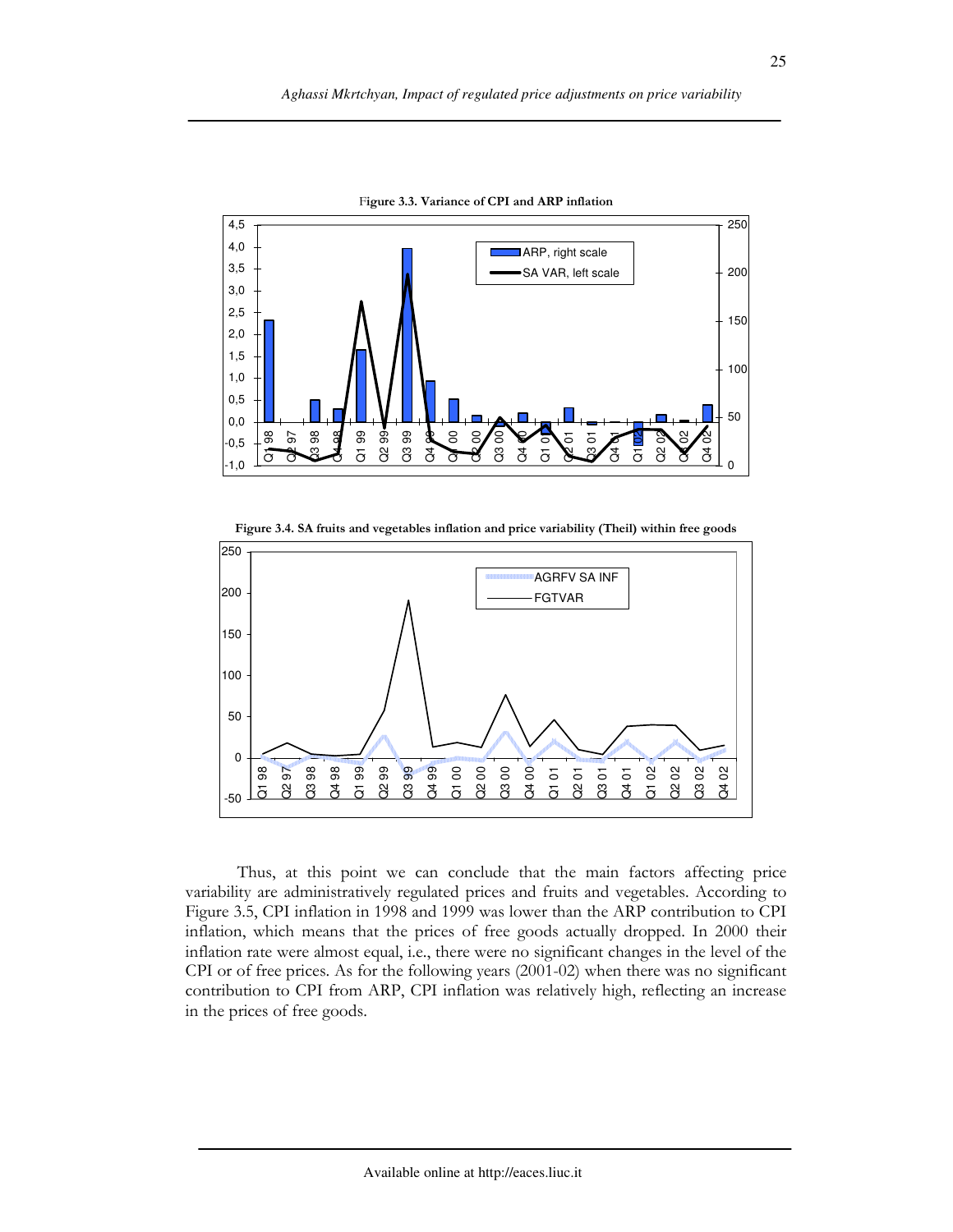

Figure 3.6 shows the contribution of fruits and vegetables prices to general inflation as percentage points of CPI inflation<sup>4</sup>.



Figure 3.6. Contribution of food and vegetables to CPI inflation

In 1998 and 1999 fruits and vegetables made a negative contribution to CPI inflation, while in 2000 their contribution exceeded CPI inflation, which implies a reduction of prices for other free goods since the contribution of ARP was also positive in 2000, (see Figure 3.5 above). In the following years fruits and vegetables made the biggest contribution to CPI inflation, contributing 3.2 and 1.6 percentage points out of a CPI inflation of respectively 4.5% and 2.4%. Figure 3.7 brings together the contributions of both ARP and fruits and vegetables to CPI. It is evident that during the most intense price adjustments period (1998-99) the prices for agricultural goods had declined and at a time when prices of administratively regulated prices were generally stable, prices of fruits and vegetables jumped and significantly contributed to total CPI inflation.

<sup>&</sup>lt;sup>4</sup> Weights of the group in CPI basket multiplied by individual inflation.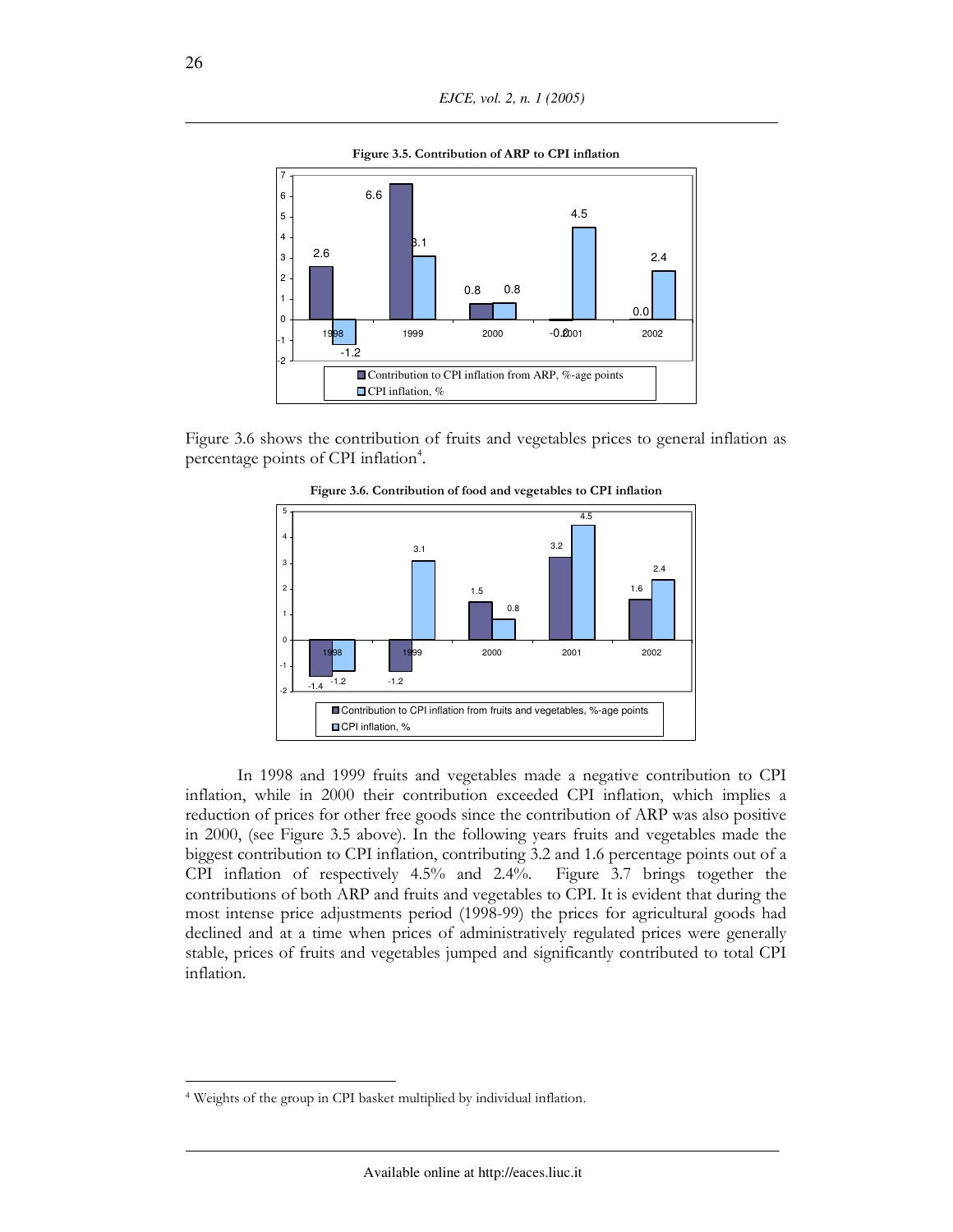

Figure 3.7. Individual contributions of ARP ad fruits and vegetables to CPI inflation





As foreign exchange purchases from the government - external financing of the deficit and foreign grants - are the main source of money expansion are, the "power" of money in Armenia is very strong, as money expands only if there are foreign budget flows and these flows are spend by Government. Therefore increases in money supply

27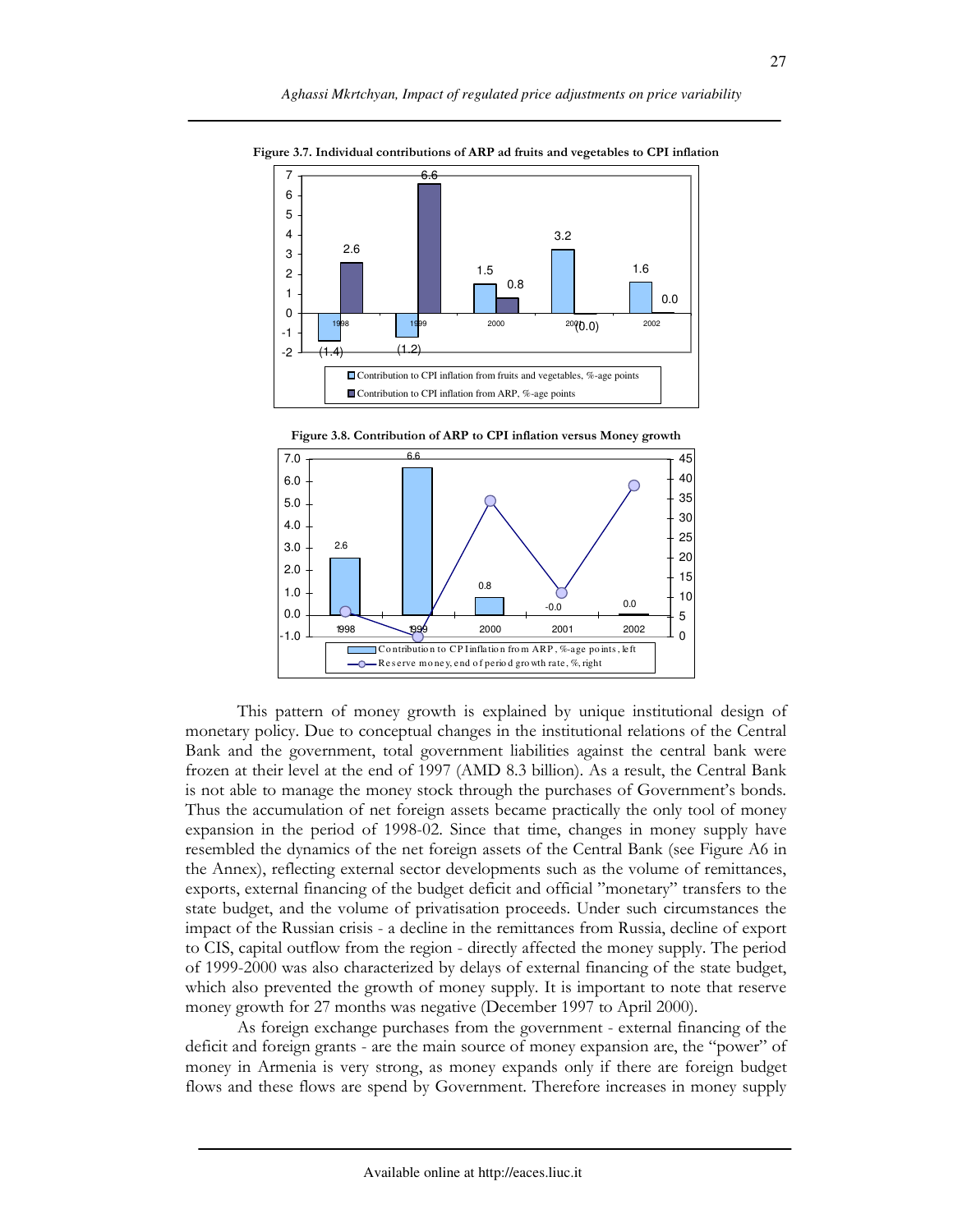are generally driven by higher budget deficit (directly financed by external financing) or higher domestic deficit (directly financed by official grants).

### Income distribution implications.

The sales of fruits and vegetables constitute a significant share of rural income. This is the reason why the dynamics of fruits and vegetables prices also has very important implications for income distribution. Data on income distribution and poverty are available from the three household surveys conducted by National Statistical Service with the assistance of the World Bank. Table 5 shows the general picture of poverty in Armenia.

|                 | Total |      |      | Urban |      |      | Rural |      |      |
|-----------------|-------|------|------|-------|------|------|-------|------|------|
|                 | 1996  | 1999 | 2001 | 1996  | 1999 | 2001 | 1996  | 1999 | 2001 |
| Non-            |       |      |      |       |      |      |       |      |      |
| poor            | 45.2  | 45.0 | 49.1 | 41.2  | 41.7 | 48.1 | 52.0  | 49.2 | 51.3 |
| Poor            | 54.8  | 55.1 | 50.9 | 58.8  | 58.3 | 51.9 | 48.0  | 50.8 | 48.7 |
| $Catree$ , NICC |       |      |      |       |      |      |       |      |      |

Table 5. Poverty outlook, Armenia

*Source: NSS* 

As the table shows, poverty worsened slightly between the first two surveys of 1996 and 1999. This resulted from the increase of rural poverty by 2.8 percentage points, while urban poverty declined slightly between 1996 and 1999. Although extreme rural poverty declined in the period of 1996-99, we can suggest that this is not because of an increase in rural factor income. In fact, the decline of extreme poverty is mostly attributed to the Government's new policy of social protection<sup>5</sup>. As no proper household surveys were organized in 1997 and 2000, it is impossible to keep track of poverty dynamics for these years. It is important to note that in the period of increase of rural poverty (1998-1999) prices of fruits and vegetables, which cover significant part of rural income, fell by cumulative 30%. Furthermore, prices of meat products, bread and cereals, which also are important for rural income, also dropped in this period.

### 4. Theoretical Framework

While most of the theoretical studies of the link between relative prices, inflation and monetary policy focus on the nature of association between relative price variability and inflation, during the last decade much research has focused on the role of monetary policy in avoiding negative effects of price adjustments on relative prices and the resulting income redistribution as well as losses of economic growth. This is significant in transition economies, which are characterized by major structural shifts and administrative price adjustments that can affect price variability. Coorey, Mecagni and Offerdal (1996 and 1997) have analyzed this issue and concluded that administrative price changes need to be partially or fully accounted for through higher inflation targets. The issue of price adjustments and their impact on relative prices has found its application in the design of monetary policies in several transition countries. In particular, the Central Bank of the Czech Republic (NBC) implemented net inflation

28

<sup>&</sup>lt;sup>5</sup> In 1998 family allowances were introduced and as it is widely recognized, it reduced the extreme poverty rate both in the urban and rural arrears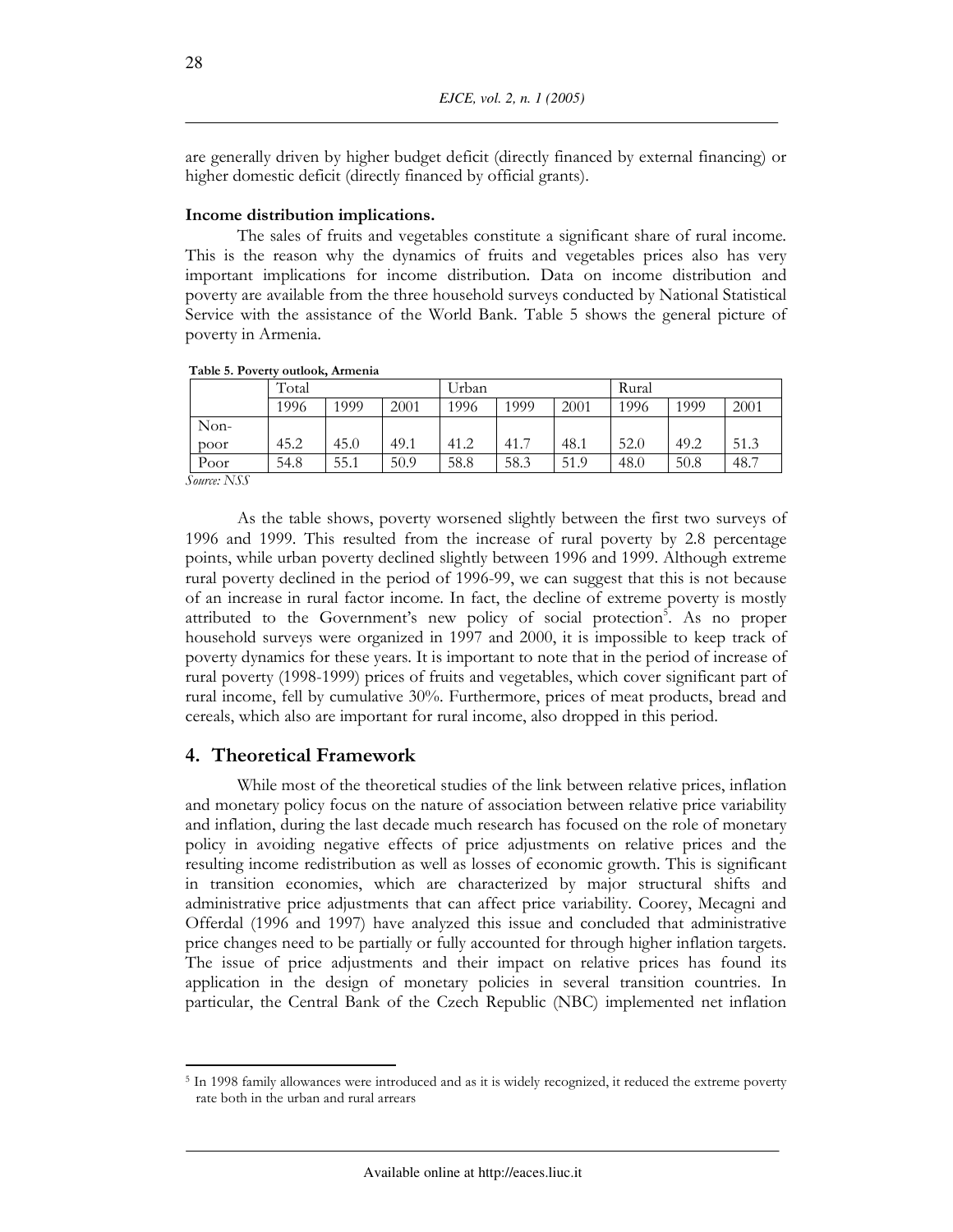targeting in 1998-2001 (NBC reports, 1998, 1999, 2000, 2001), aiming at full or partial accommodation of expected price adjustments in the inflation target<sup>6</sup>.

Cukierman and Leiderman (1984) developed a more comprehensive theoretical framework for the analysis of the impact of administrative price adjustments on relative prices. Cukierman and Leiderman consider a two-sector economy: a free sector, with market determined prices and a controlled sector, with administratively set prices are (the latter is viewed as a composite aggregate "controlled good"). The model illustrates the impact of changes in the price of controlled goods and monetary policy upon price formation in the free sector. Here I use the simplified version of the Cukierman-Leiderman model found in Wozniak (1997). The rate of change of nominal money stock, x, is described as:

$$
\Delta x_t = x_t - x_{t-1} = E_{t-1} \Delta x_{t-1} + \varepsilon_t = \delta_t + \varepsilon_t \tag{1}
$$

Where all lower case letters refer to logarithms or rates of change, and  $\delta_{t} = E_{t-1} \Delta x_{t-1}$  is the expected (on the basis of information as of time t-1) rate of change of money supply and  $\epsilon$ , is a random normally distributed term, unknown in period t.

The main result of the model is the following equation:

$$
p_t(v) - Q_t^f = [(x_{t-1} + \delta_t - p_t(c)] + \beta \varepsilon_t + \rho w_t(v) \tag{2}
$$

where  $p_i(v)$  is the price of the good free v,  $Q_i$  is the price level within the group of free goods,  $p(x)$  is the price of the controlled good. Furthermore,  $w(x)$  is the excess demand shock for  $\nu$ ,

$$
w_t(v) = w_t^d(v) - w_t^s(v)
$$

and is normally distributed over time and across markets.

This equation implies that in addition to factors traditionally assumed to have positive influence on relative price variability like excess demand shocks and unexpected movements in money stock, price variability is also affected by the term  $((x_{t-1} + \delta_t$  $p_r(c)$ ) which is labeled the lack of synchronization between monetary policy,  $x_{t-1}$ , and controlled prices,  $p_t(c)$ .

Thus, the notion of the "lack of synchronization" or "inconsistency" indicates that if monetary policy does not adjust to administrative price changes, significant price adjustments or deregulation can cause negative demand shocks in certain free goods markets. Taking into account the differences in demand elasticity, this may result in increased price variability within the free goods sector.

As shown in the initial data analysis, lack of synchronization between regulated price adjustments and monetary policy may have led to demand shocks that caused increased variability of free goods' prices in Armenia. This variability within the free goods sector has been in large part due to the variability in prices of agricultural goods.

<sup>&</sup>lt;sup>6</sup> Hence having core inflation target of 2-4% in 1998, and headline inflation target of 4.3-5.8%, National Bank of Czech Republic tried to fully account for changes of price adjustments for a lower core inflation, and partially, for upper levels of core inflation.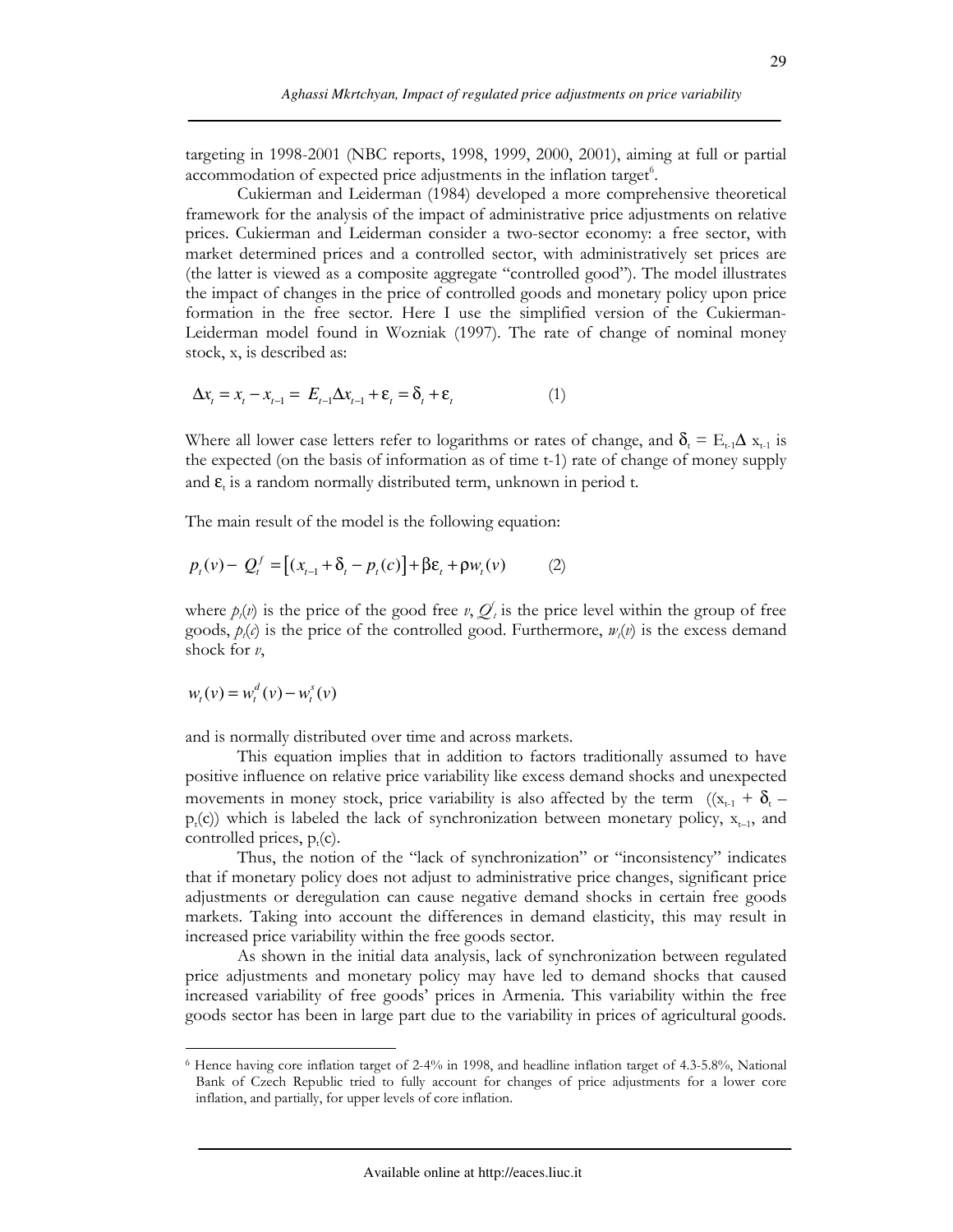In 1998-1999, with basically no increase in money supply and major regulated price adjustments, fruits and vegetables price declined, while in 2000-2002, with a very impressive growth in money supply and basically no regulated price adjustments, the prices of fruits and vegetables increased significantly.

The general Cukierman-Leiderman framework can be applied to the study of price variability in Armenia. The first and the main hypothesis that we need to test is whether the "inconsistency" as defined above causes more variability of free prices in Armenia. The dependent variable of this hypothesis to be tested is the variability of free goods prices. The explanatory variable needs to proxy for the "inconsistency" between monetary policy and administrated price adjustments. The difference of core inflation and ARP contributions can be used as an explanatory variable. The rationale is that aggregate free goods inflation (core inflation) represents the stance of monetary policy', and if the gap between ARP contribution and core inflation widens, this can be interpreted as an increase in "inconsistency". In the ideal case we would prefer to consider the lack of synchronization between the expected part of money supply and administered price adjustments (as suggested in the Cukierman-Leiderman model), however, proper estimation of expectations of money supply are not available<sup>8</sup>.

Further, while in the Cukierman-Leiderman model the "lack of synchronization" is between money supply and ARP as two policy instruments, in the case of using core inflation, we will instead have the difference between ARP (a policy instrument) and core inflation (a policy outcome). The problem is that, at times of constant money supply the core inflation can be affected by ARP<sup>9</sup>. Thus, this relationship could mean an association, not a causal relationship, between variability of free goods prices and the magnitude of discrepancy between ARP and core inflation.

To understand what factors may be behind this association we can look at this issue from the angle of changes in money velocity. Since administrated price adjustments such as changes in utility prices or increasing indirect taxes cause nominal GDP growth, they also cause an increase in money velocity, given that the money supply is unchanged. However, this increase in velocity will normally be insufficient to absorb the growth of transactions in the short run and there will be a contraction of nominal demand for certain free goods. This would mean declining prices for these goods. In an opposite situation if we have downward price adjustments or decline of indirect taxes and if the monetary targets do not account for these, positive demand shocks in the free goods sector may result, causing rising prices for certain goods. To support this line of argument we would need to examine the relationship between aggregate money velocity, core inflation and administratively regulated price changes. Therefore our second hypothesis is that money velocity is positively related to administrative prices and negatively to core inflation.

Further we will try to assess exactly how agricultural prices (in particular, fruits and vegetables, which are main driving factors behind the price variability within free goods) are affected by the level of synchronization between administered price adjustments and monetary policy. There are certain reasons why fruits and vegetables are the ones out of the list of free goods that are most affected by this inconsistency.

<sup>&</sup>lt;sup>7</sup> While core inflation is believed to be mostly a monetary phenomenon there can be other factors affecting core inflation such as real exchange rate.

<sup>&</sup>lt;sup>8</sup> It would not be appropriate to use the program levels of the money supply since in 1998-2002 the monetary programs have been frequently revised.

<sup>&</sup>lt;sup>9</sup> The data show a negative correlation (of  $r = -0.33$ ) between ARP and core inflation.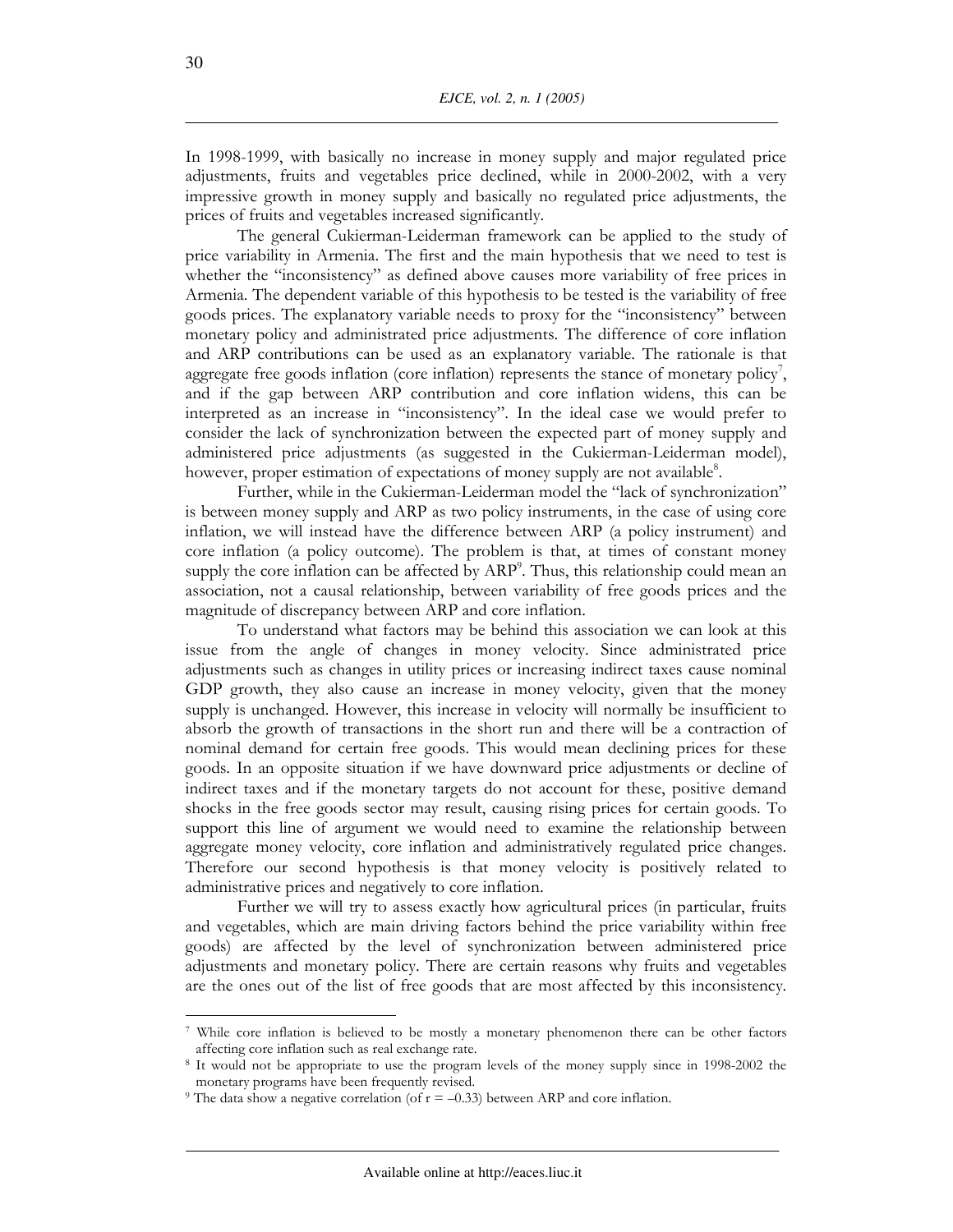First of all, since in the short term the supply of agricultural goods is fixed, they become more vulnerable to demand shocks. On the other hand, in case of positive excess demand shocks, foreign competition may prevent the rise of prices, while fruits and vegetables are "artificially protected" against imports due to the absence of direct trade with competitive producers Turkey and Azerbaijan. Thus the third hypothesis would be that the prices of agricultural goods are negatively associated with administrative price adjustments and positively with money supply.

### 5. Empirical Analysis

We use the quarterly data on price indices of 19 groups of CPI constructed on the basis of data provided by the National Statistical Service. As explained in section 2, we replace the annually changing weights in the CPI with constant weights, the average weights for the period of 1998-2002. As discussed in section 2 the category for fruits and vegetables has been seasonally adjusted using Census X-11.

The dependent variable of the first hypothesis to be tested (mentioned in theoretical part) is the variability of free goods prices measured by the Theil variance (TVAR)<sup>10</sup>. TVAR gives a more accurate picture of relative price shifts than conventional and weighted measures. Unlike weighted variance TVAR is zero when no relative price changes occur and at the same time unlike conventional variance TVAR accounts for the relative share of a sector in the index, giving greater weight to the variation of important prices.

$$
FGTVAR = C_1 + C_2(FGINF - ARP)^2 \tag{3}
$$

where FGTVAR is the Theil variance of free goods prices, FGINF is core inflation and ARP is the administrative price contribution to CPI. The term on the right hand side is squared to neutralize the differences in signs. The regression output below quite strongly supports the hypothesis.

| Table 5.1. |  |
|------------|--|
|------------|--|

| Dependent Variable: FGTVAR                          |          |                                    |          |
|-----------------------------------------------------|----------|------------------------------------|----------|
| Method: Least Squares                               |          |                                    |          |
| Sample (adjusted): 1998:1 2002:4                    |          |                                    |          |
| Included observations: 20 after adjusting endpoints |          |                                    |          |
| Variable                                            |          | Coefficient Std. Error t-Statistic | Prob.    |
| $\mathcal{C}$                                       |          | 7.972987 6.311590 1.263230 0.2226  |          |
| (FGINF-ARP)^2 4.165299 0.624027 6.674872            |          |                                    | 0.0000   |
| R-squared                                           | 0.712248 | Durbin-Watson statistic 1.752236   |          |
| Adjusted R-squared 0.696262 F-statistic             |          |                                    | 44.55391 |

The regression shows that a greater difference between core inflation and ARP corresponds to higher variability of free goods prices. Normally we would expect that ARP and core inflation to move opposite to each other, as higher ARP will cause lower core inflation (if money is unchanged) and zero or negative ARP will cause higher core inflation. In both cases the  $(FGINF-ARP)^2$  will increase.

<sup>&</sup>lt;sup>10</sup> TVAR is equal to the weighted sum of squared deviations of the un-weighted individual rates from the aggregate inflation rate.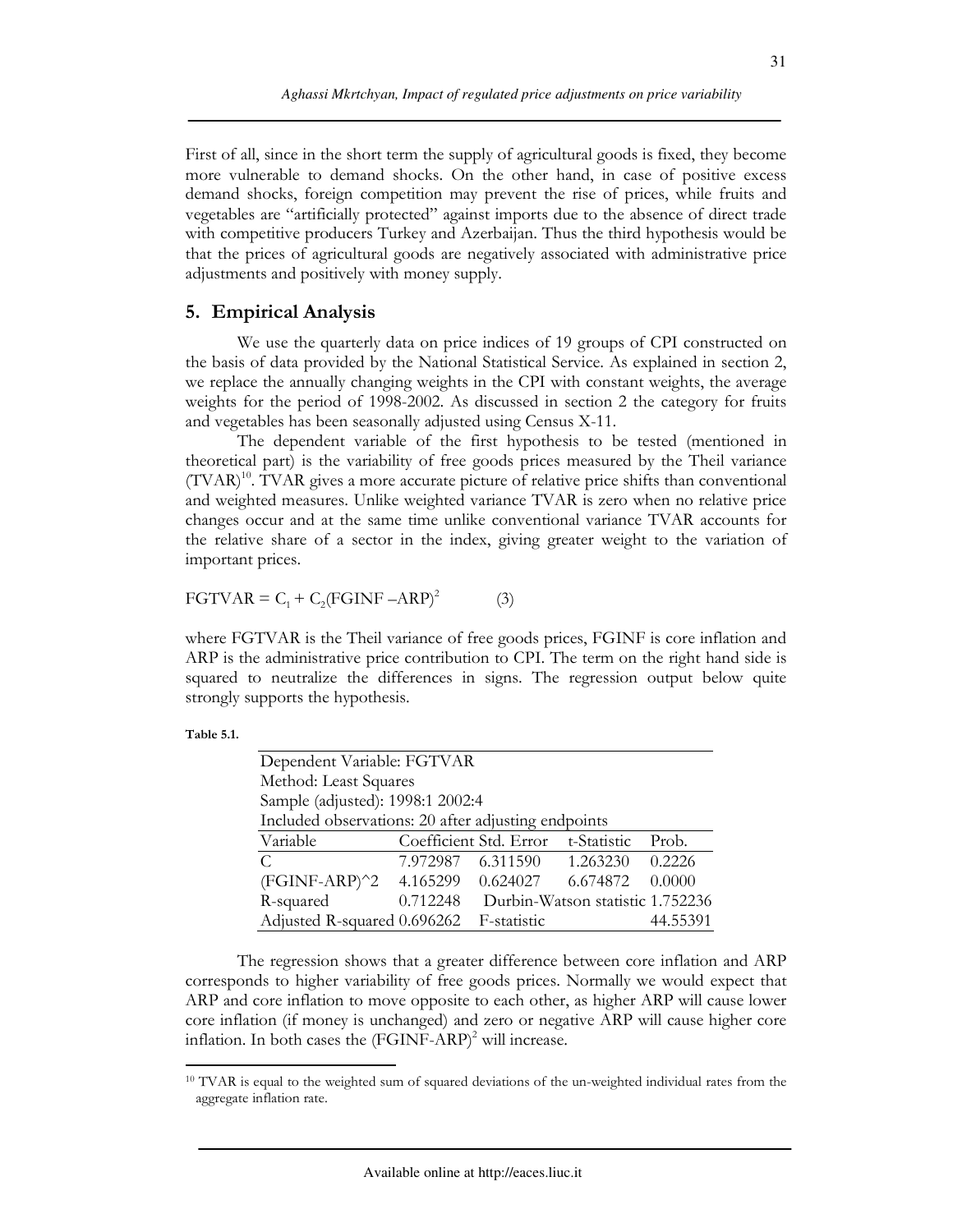EJCE, vol. 2, n. 1 (2005)

Here we need to ask a question that has been the subject of major theoretical discussions over the last decades: does the variability of relative prices positively affect inflation. If it does, the accuracy of the above equation may be questioned. For this purpose I tested the link between FGINF and FGTVAR (conventional argument) and also the link between squared FGINF and FGVTAR (to test whether variation in the inflation rate explains the variability of free goods prices). The regression results below do not support either of these relations.

#### Table 5.2.

|                                                     | Dependent Variable: FGINF |                                             |                   |          |  |  |  |
|-----------------------------------------------------|---------------------------|---------------------------------------------|-------------------|----------|--|--|--|
| Method: Least Squares                               |                           |                                             |                   |          |  |  |  |
| Sample(adjusted): 1998:1 2002:4                     |                           |                                             |                   |          |  |  |  |
| Included observations: 20 after adjusting endpoints |                           |                                             |                   |          |  |  |  |
| Variable                                            | Coefficient Std. Error    |                                             | t-Statistic Prob. |          |  |  |  |
| $\mathcal{C}$                                       | 0.151553                  | 0.496459                                    | 0.305268 0.7637   |          |  |  |  |
| <b>FGTVAR</b>                                       |                           | $-0.001545$ $0.009539$ $-0.161921$ $0.8732$ |                   |          |  |  |  |
| R-squared                                           | 0.001454                  | F-statistic                                 |                   | 0.026218 |  |  |  |
| Adjusted R-squared                                  | $-0.054020$               | Durbin-Watson                               |                   | 2.104911 |  |  |  |
|                                                     |                           | statistic                                   |                   |          |  |  |  |

#### Table 5.3.

|                                                     | Dependent Variable: FGTVAR |                            |                   |          |  |  |  |
|-----------------------------------------------------|----------------------------|----------------------------|-------------------|----------|--|--|--|
| Method: Least Squares                               |                            |                            |                   |          |  |  |  |
| Sample(adjusted): 1998:1 2002:4                     |                            |                            |                   |          |  |  |  |
| Included observations: 20 after adjusting endpoints |                            |                            |                   |          |  |  |  |
| Variable                                            | Coefficient Std. Error     |                            | t-Statistic Prob. |          |  |  |  |
| C                                                   | 18.36817                   | 13.01993  1.410774  0.1754 |                   |          |  |  |  |
| FGINF <sup>^2</sup>                                 | 4.373959                   | 3.139432 1.393233 0.1805   |                   |          |  |  |  |
| R-squared                                           | 0.097342                   | F-statistic                |                   | 1.941097 |  |  |  |
| Adjusted R-squared                                  | 0.047194                   | Durbin-Watson              |                   | 1.590758 |  |  |  |
|                                                     | statistic                  |                            |                   |          |  |  |  |

I tested also the link between squared ARP and FGTVAR, which produced statistically significant results ( $R^2$  = 0.59). However, although this result is very impressive in itself, the outcome of equation (3) is much stronger, which implies that free goods variability is better explained by the squared discrepancy between administrative price changes and aggregate free goods inflation, rather than with any single explanatory variable.

To test whether the mechanism of impact of monetary policy and price adjustment can be described through the velocity channel as assumed in the theoretical section (the second hypothesis) I introduce the following equation.

 $log(VELOCITSA) = C_1 + C_2 (ARP) + C_3 (FGINF)$  (4)

Where VELOSITSA is nominal GDP divided by reserve money, and seasonally adjusted. The reason for not taking broad money instead is that broad money includes foreign exchange nominated deposits, which do not have the same monetary power as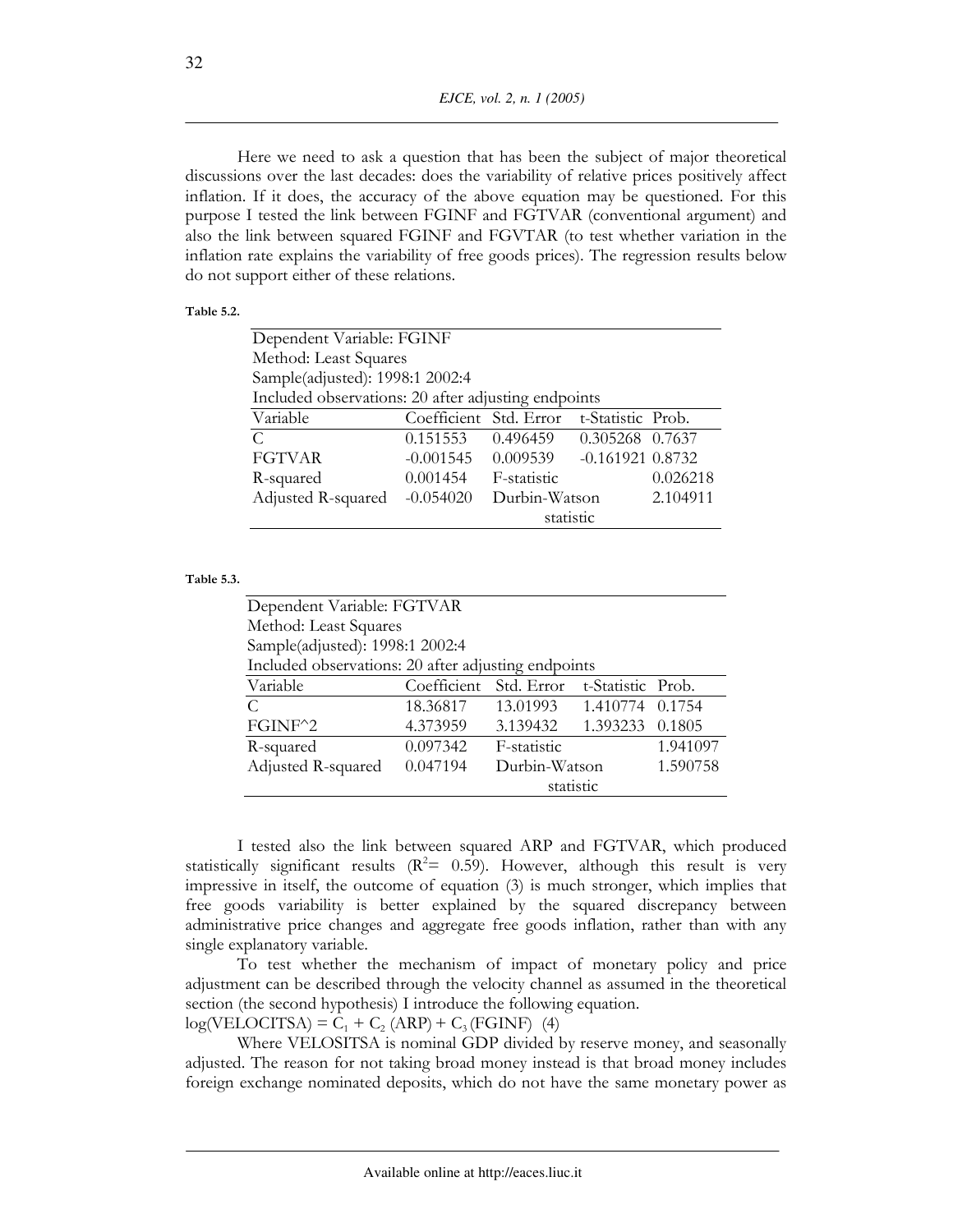reserve money. The logic behind the taking of the log of the dependent variable is that it is an absolute figure, while explanatory variables are growth rates. Other variables are as previously defined.

| Table 5.4. |
|------------|
|------------|

| Dependent Variable: LOG(VELOCITSA) |             |                        |                                  |          |  |  |
|------------------------------------|-------------|------------------------|----------------------------------|----------|--|--|
| Method: Least Squares              |             |                        |                                  |          |  |  |
| Sample: 1998:1 2002:4              |             |                        |                                  |          |  |  |
| Included observations: 20          |             |                        |                                  |          |  |  |
| Variable                           |             | Coefficient Std. Error | t-Statistic                      | Prob.    |  |  |
| C                                  | 1.433363    | 0.019922               | 71.94822                         | 0.0000   |  |  |
| ARP                                | 0.038193    | 0.018300               | 2.087048                         | 0.0523   |  |  |
| <b>FGINF</b>                       | $-0.016771$ | 0.010968               | $-1.529029$                      | 0.1447   |  |  |
| R-squared                          | 0.384138    | F-statistic            |                                  | 5.301794 |  |  |
| Adjusted R-squared 0.311684        |             |                        | Durbin-Watson statistic 1.178900 |          |  |  |

The results are presented in the table 5.4. Although R-squared is not very impressive, the signs and significance of coefficients were robust to changing time periods and specifications.

While equation (3) shows general link between variability of free goods prices and lack of policies synchronization, we need to take our arguments further and see how agricultural goods prices (as a main driving force behind free goods variability) are affected by these policies. For this I estimate the following equation.

 $Log(AGRFVSA) = C_1 + C_2 (ARP) + C_3 Log(MONEY)$  (5)

Where AGRFVSA is a seasonally adjusted aggregate price index for fruits and vegetables, and MONEY is reserve money. The reason of not taking conventional money supply aggregates such as lagged broad money, is that because the Armenian National Bank does not possess the traditional tools of monetary policy. The Central Bank can increase money supply only by conversion of budget foreign exchange nominated loans and grants, which immediately are being spent by government. Hence any change in the level of reserve money generally reflects the size of government's spending in that period, thus having strong direct demand management implication, as it could be in the case of fiscal policy. This is the main reason why I believe I can take reserve money indicator without lagging it. The regression output is presented below.

| Dependent Variable: LOG(AGRFVSA) |             |                                    |                    |          |
|----------------------------------|-------------|------------------------------------|--------------------|----------|
| Method: Least Squares            |             |                                    |                    |          |
| Sample: 1998:2 2002:4            |             |                                    |                    |          |
| Included observations: 19        |             |                                    |                    |          |
| Variable                         |             | Coefficient Std. Error t-Statistic |                    | Prob.    |
| C.                               | $-2.286775$ | 1.526447 -1.498103                 |                    | 0.1536   |
| ARP                              | $-0.041445$ |                                    | 0.033116 -1.251526 | 0.2287   |
| LOG(MONEY)                       | 0.625647    | 0.137986 4.534126                  |                    | 0.0003   |
| R-squared                        | 0.630236    | F-statistic                        |                    | 13.63542 |
| Adjusted R-                      | 0.584015    | Durbin-Watson                      |                    | 1.489845 |
| squared                          |             |                                    | statistic          |          |

| Table 5.5. |  |
|------------|--|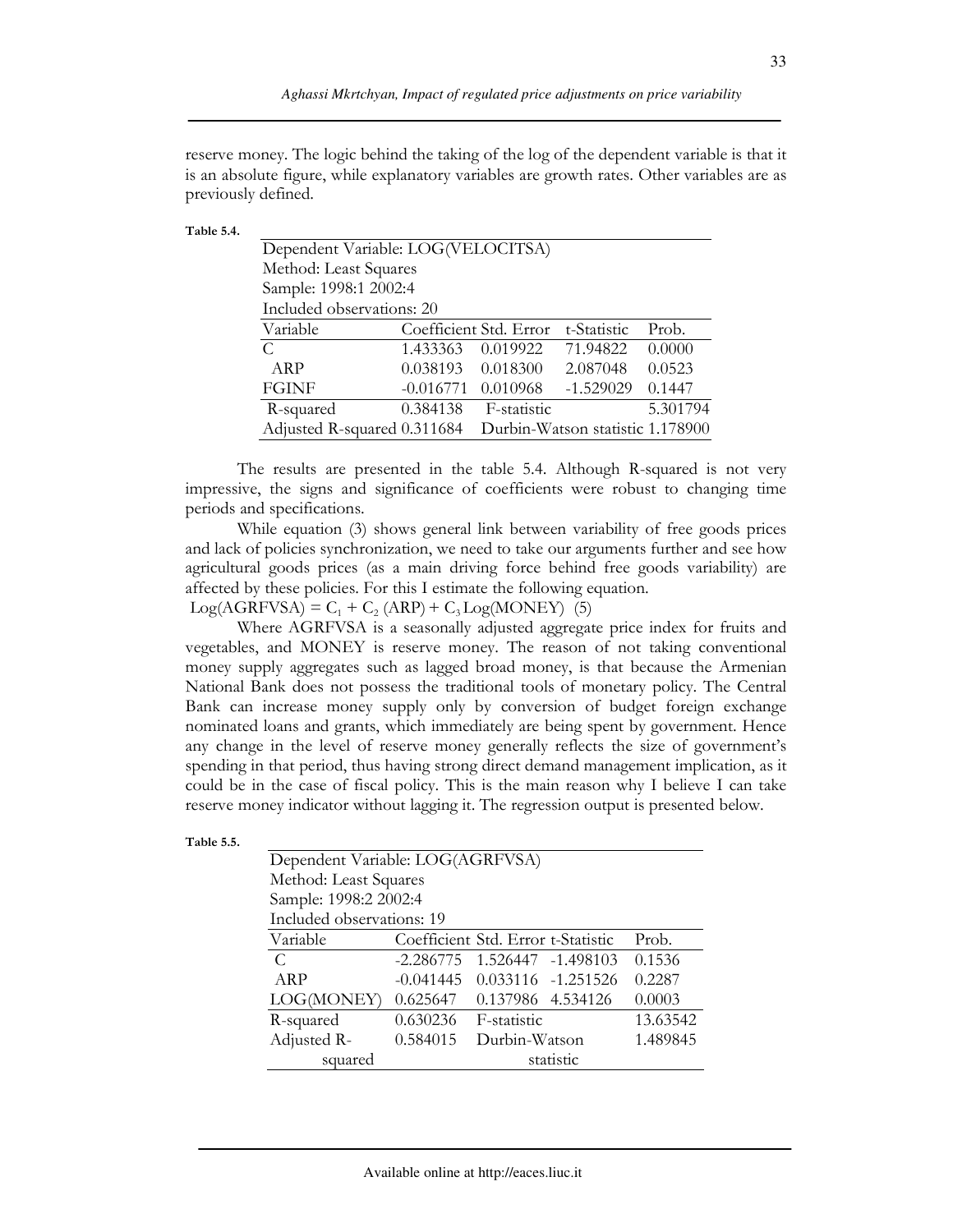EJCE, vol. 2, n. 1 (2005)

As it was assumed, the coefficients of ARP and LOG(MONEY) have opposite signs, supporting our assumption about the mechanism of influence of administratively controlled prices and monetary policy. We also tested the same equation adding the price level of fruits and vegetables lagged by one quarter. The results are presented in the below table

| Table 5.6. |  |
|------------|--|
|            |  |

| Dependent Variable: LOG(AGRFVSA) |                        |                    |                      |          |  |
|----------------------------------|------------------------|--------------------|----------------------|----------|--|
| Method: Least Squares            |                        |                    |                      |          |  |
| Sample: 1998:2 2002:4            |                        |                    |                      |          |  |
| Included observations: 19        |                        |                    |                      |          |  |
| Variable                         | Coefficient Std. Error |                    | t-Statistic Prob.    |          |  |
| C                                | $-1.059511$            | 1.375401           | $-0.770329$ $0.4531$ |          |  |
| ARP                              | $-0.060630$            | 0.029031           | $-2.088442$ $0.0542$ |          |  |
| LOG(MONEY)                       | 0.273390               | 0.176209           | 1.551512 0.1416      |          |  |
| $LOG(AGRFVSA(-1))$ 0.582472      |                        | 0.217540           | 2.677546 0.0172      |          |  |
| R-squared                        | 0.749813               | F-statistic        |                      | 14.98504 |  |
| Adjusted R-squared               | 0.699775               | Durbin-Watson stat |                      | 2.693576 |  |

I am unable to quantify at this stage the impact of relative price variability on income distribution, since we have data on income distribution and poverty only for three discrete points in time.

### 6. Conclusions and Policy Implications

The main findings of the paper, based on the theoretical background and empirical analysis, are that if monetary policy does not take account of changes in administrative prices, demand for free goods will shift, causing fluctuation of prices for agricultural goods. 1998-1999 was a period when major administrative price adjustments (introduction of VAT on bread, increase of electricity tariffs, substantial increases of excise taxes on tobacco, gasoline and diesel) coincided with super-tight monetary policy, which depressed agricultural prices. In the following years, strong monetary expansion coincided with absence of major administrative price adjustments and, because of smuggling and tax evasion the prices of a number of excisable goods even declined. This situation led to a recovery of agricultural prices, which exceeded the pre-1999 level in 2002.

This volatility of prices had some income distribution implications. In particular, while between 1996 and 1999 general poverty incidence in the country stayed stable, rural poverty increased significantly. As I showed in the paper, a major decline of agricultural prices started in 1998 and continued throughout 1999. Later, the recovery of the prices could contribute to improvement of rural households' living standards that was recorded in 2001.

As an evaluation of the Government's design of the regulated price adjustments in 2001-2002, we can conclude that Government has lost the opportunity to implement some price adjustments in 2001-2002 without negative consequences for free goods prices, as these years were a time of strong aggregate demand and money expansion. At present postponed price adjustments are on the near policy agenda. Major price adjustments also are expected due to closure of the Armenian Nuclear Power Plant, implying higher tariffs for electricity, and the introduction of VAT on agricultural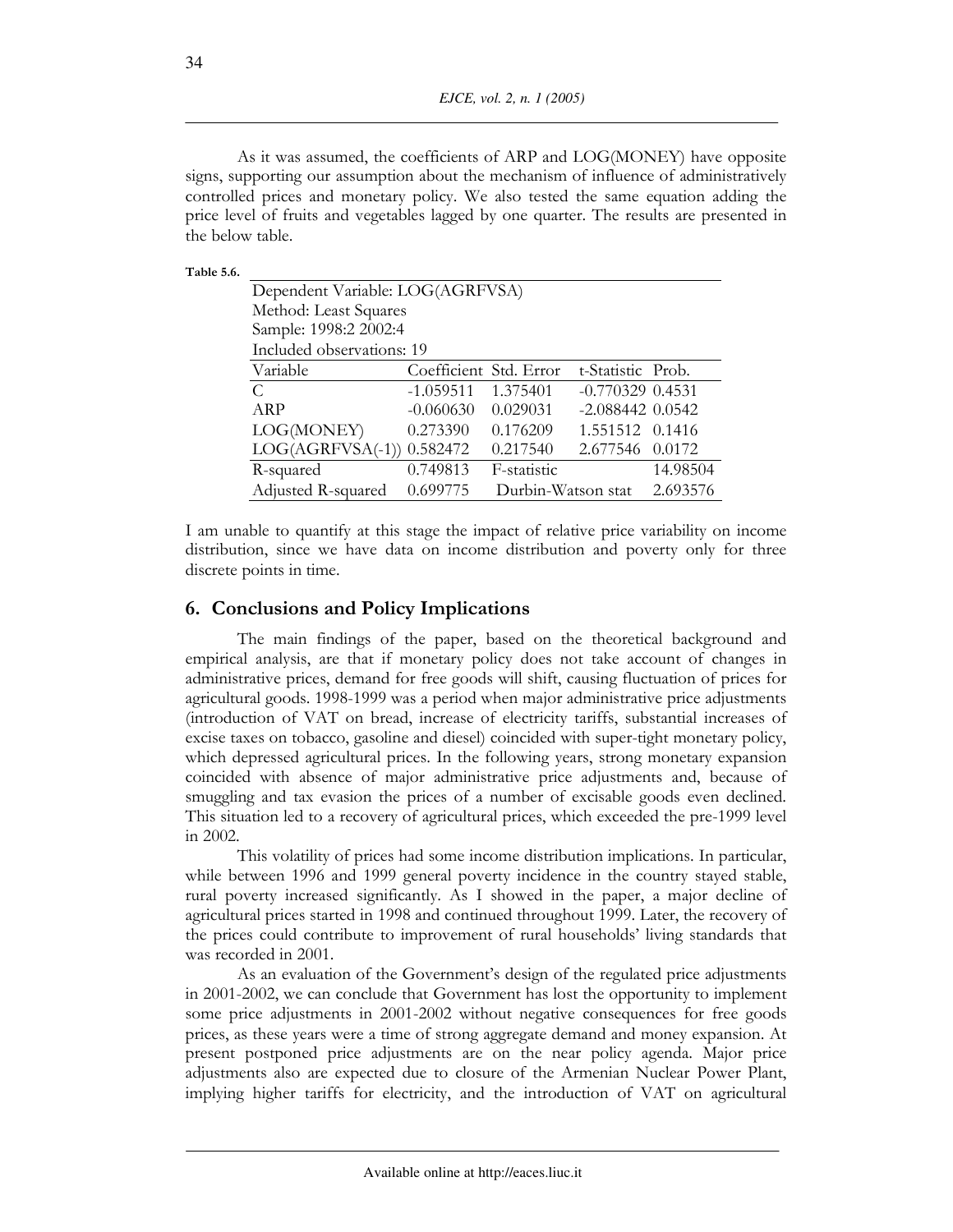goods, as a requirement for WTO admission. Estimates show that the combined effect of these changes of administratively regulated prices will contribute more than 1.5% annually to CPI inflation over the medium-term. Given that Central Bank monetary targets are designed to keep inflation below 3%, we can anticipate that variability within the group of free goods will increase.

To summarize, if major price adjustments are underway and the country is not endangered by high inflation, i.e., inflation of a high single digit rate and above, due to favorable institutional design and sustainable budget deficit, the absence of Central Bank's direct credits to the Government. Monetary policy must therefore be designed to account for administrative price adjustments. In particular, it can not be reasonably justified that having a 2 percentage points pressure on CPI from long postponed administratively regulated prices, the Central Bank should maintain headline CPI below 3%. Core inflation targeting could be a very useful mechanism to avoid a lump-sum impact of price adjustments on the variability of free prices and the resulting loss in market predictability and increasing uncertainty. Even if a country has a core inflation targeting, price adjustments could cause negative demand shocks in certain free goods markets resulting in an outcome of a lower than projected core inflation and greater variability of free prices. To avoid this, monetary policy should adjust its policy tools in the time of major price adjustments.

### **References**

Bulir A., (1998), 'Does Inflation Matter?', International Monetary Fund WP No.7.

Ghosh A.R., (1997), 'Inflation in Transition Economies: How much? And Why?i, International Monetary Fund WP No. 80.

Ghosh A.R., Phillips S., (1998), Inflation, Disinflation, and Growth', *International Monetary* Fund WP No. 68.

Ball L., Mankiw N.G. (1994), 'Asymmetric Price Adjustments and Economic Fluctuations', Economic Journal, 104, 247-261.

Ball L., Mankiw N.G. (YEAR), Relative Price Changes as Aggregate Supply Shocks, The quarterly Journal of Economics, 110, 161-193.

Cecchetti S., Rich R. (2001), 'Structural Estimates of the U.S. Sacrifice Ratio', Journal of Business and Economic Studies, 19, 416-424,

Coorey S., Mecagni M. and Offerdal E., (1996), 'Disinflation in Transition Economies: The Role of Relative Price Adjustment,' International Monetary Fund WP No.138.

Coorey S., Mecagni M. and Offerdal E., (1997), Designing Disinflation programs in Transition Economies: The Implications of Relative Price Adjustment', *International Monetary Fund WP* PPAA 1.

Cukierman, Alex, (1983), Relative Price Variability and Inflation: A Survey and Further Results, Carnegie-Rochester Conference Series on Public Policy, 19, 103-158

Cukierman A. Leiderman L. (1982) Price Controls and the Variability of Relative Prices, Money, Credit and Banking, 16, 271-284.

Cornia G.A: (1999), 'Liberalization, Globalization and Income Distribution', UNU/WIDER project "Rising Income Inequality and Poverty Reduction: Are they Compatible?", Helsinki.

Cukrowski J., Kavelashvili G. (2002), 'Inflation and Adjustment of Relative Prices in Georgia', CASE Working Paper No. 42.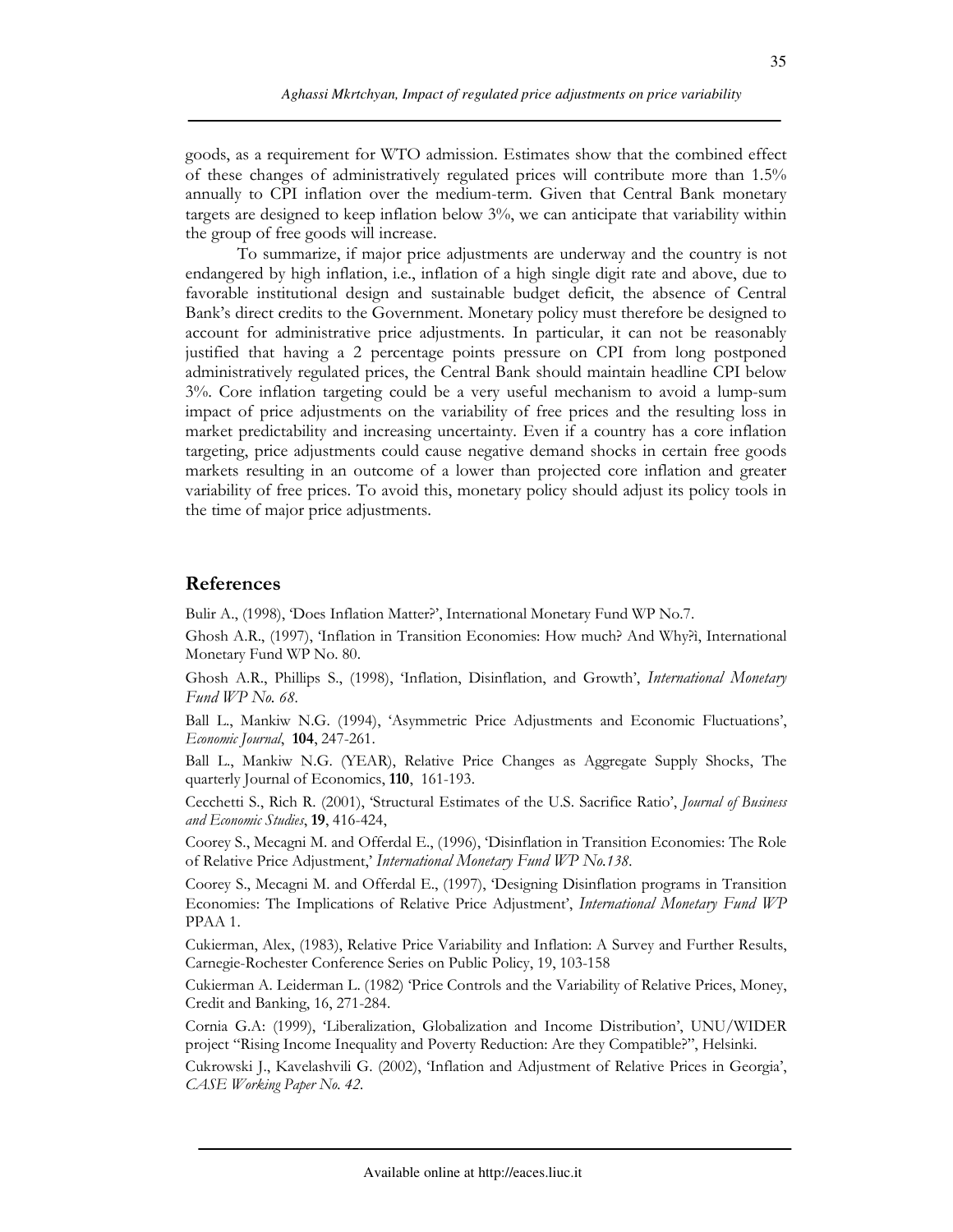Cashin P., Mauro P., Pattillo C. and Sahay R., (2001) 'Macroeconomic Policies and Poverty: Stylized Facts and an Overview of Research', International Monetary Fund WP No.135.

Sarel M. (1995), 'Nonlinear Effects of Inflation on Economic Growth', International Monetary Fund WP No.56.

Sarel M. (1995), 'Relative prices, Economic Growth and Tax Policy', International Monetary Fund WP No.113.

Wozniak P., (1997), Relative Price and Inflation in Poland 1989-1997', Center for Social and Economic Research No.121, Warsaw.

Wozniak P. (1998), 'Relative Price Adjustments in Poland, Hungary and the Czech Republic. Comparison of the Size and Impact on Inflation', Center for Social and Economic Research No.12, Warsaw.

Zavoico B. (1995), 'A Brief Note on the Inflationary process in Transition Economies', (Mimeo)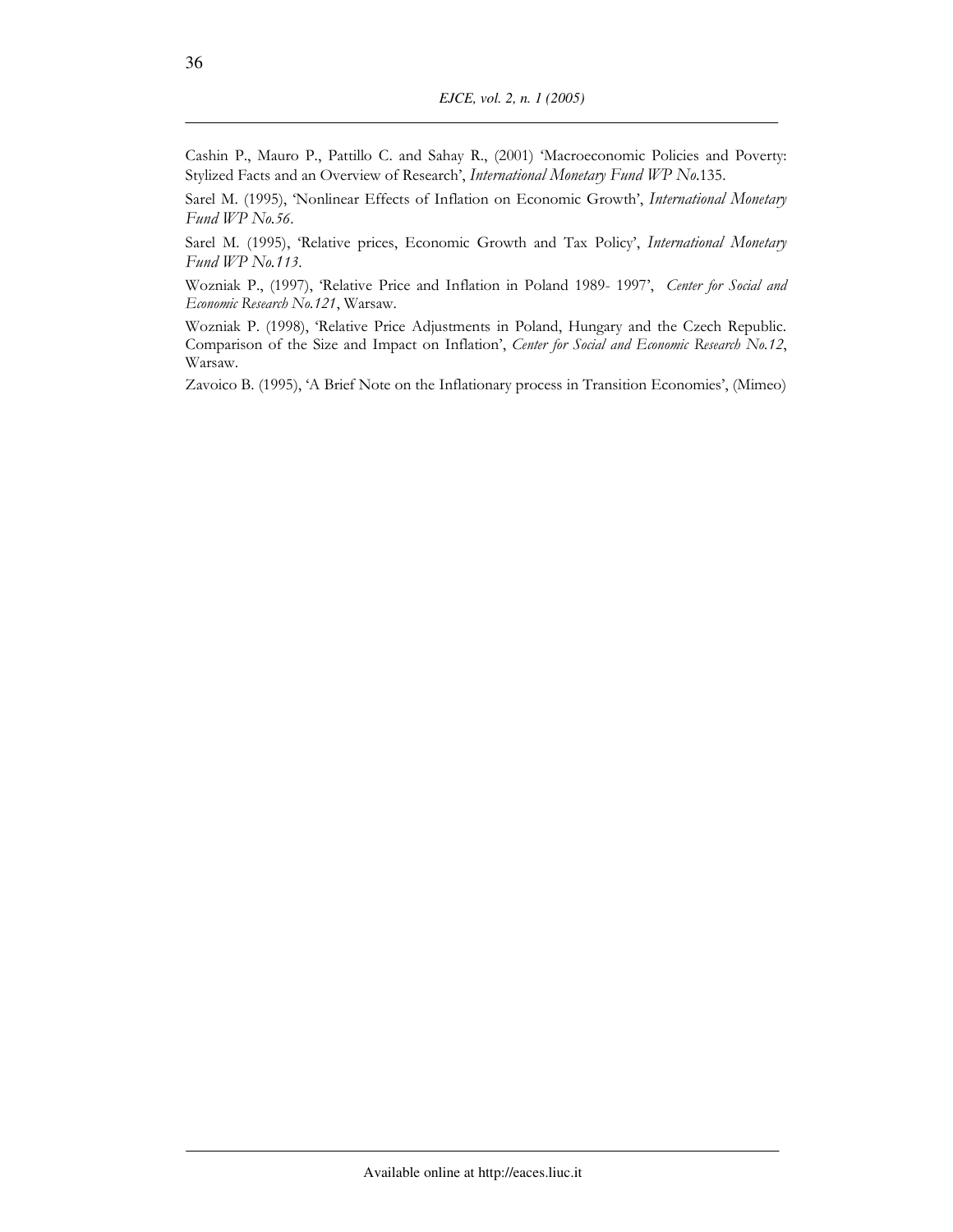# 7. Annex:

Figure A1, price level of end of 1997=100



Figure A2, price level of end of 1997=100

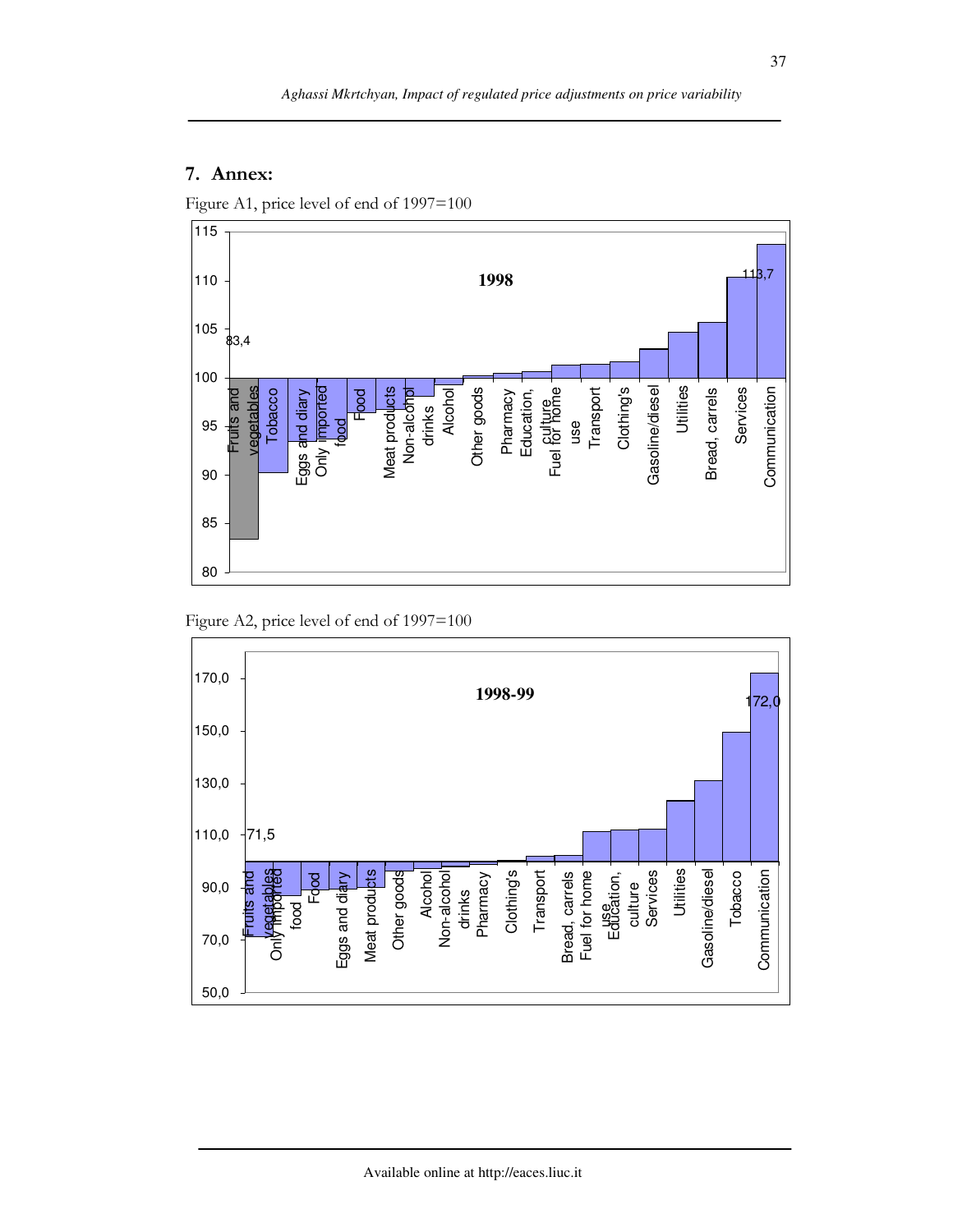

Figure A3, price level of end of 1997=100

Figure A4, price level of end of 1997=100